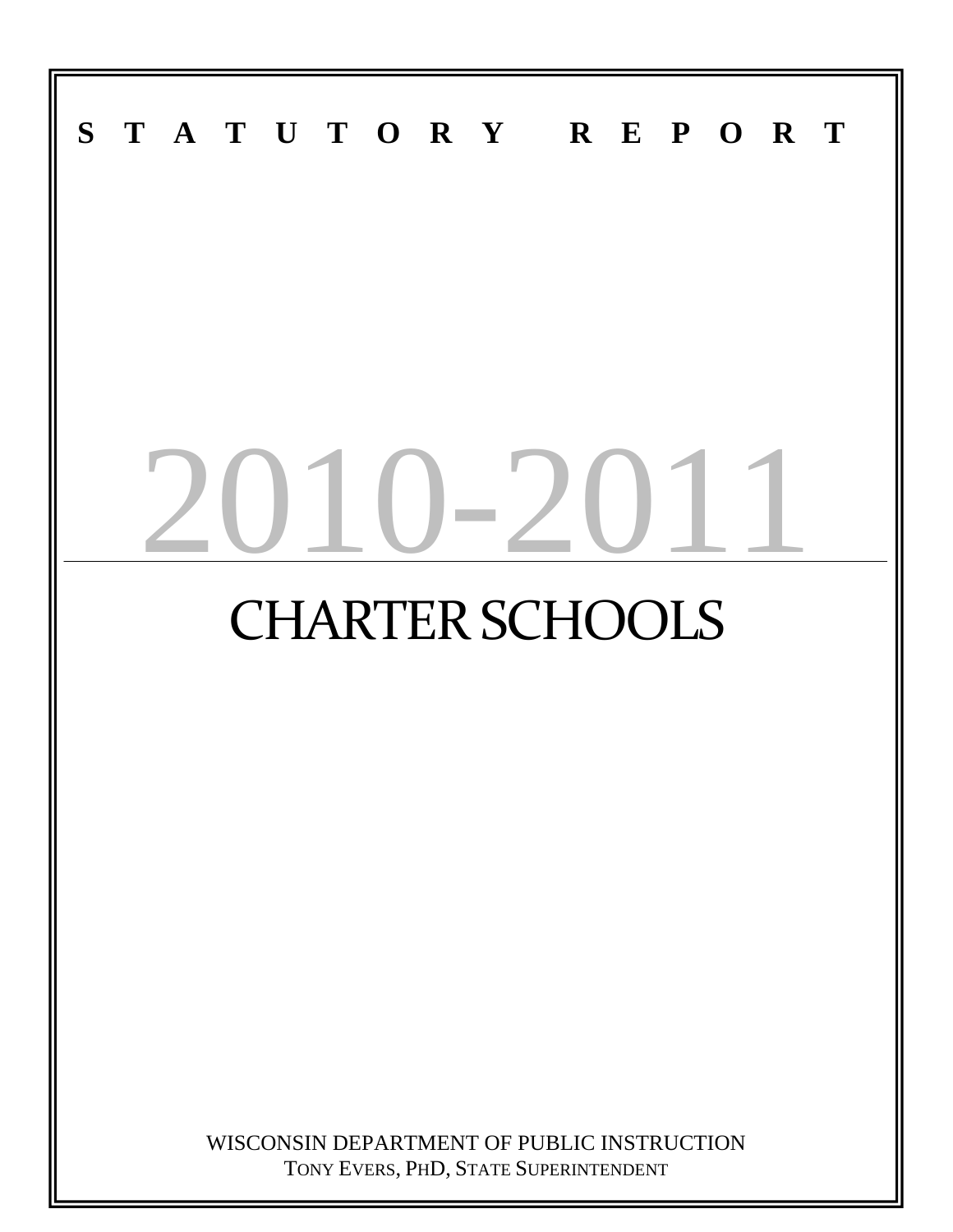# **Statutory Report Series Legislative Report on Charter Schools 2010-2011**

**Prepared by** 

**Barry Golden Charter Schools Consultant** 

**Margaret McMurray Charter Schools Consultant** 

**Scott Eagleburger Charter Schools Education Specialist** 

**Ida Buchanan Charter Schools Education Specialist, Intern** 

**Project Supervised by** 

**Robert A. Soldner Director, School Management Services** 



**Wisconsin Department of Public Instruction Tony Evers, PhD, State Superintendent Madison, Wisconsin**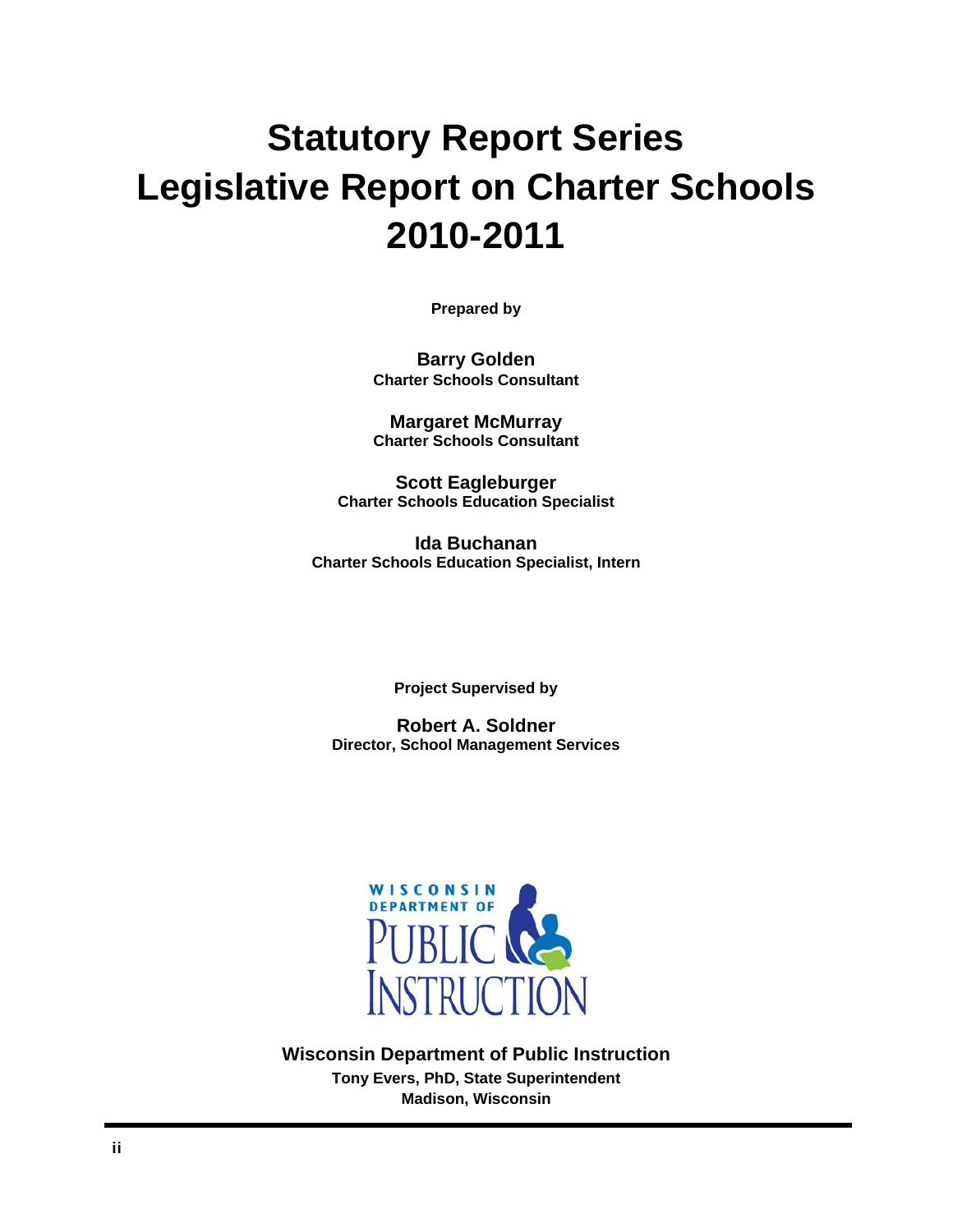# **Table of Contents**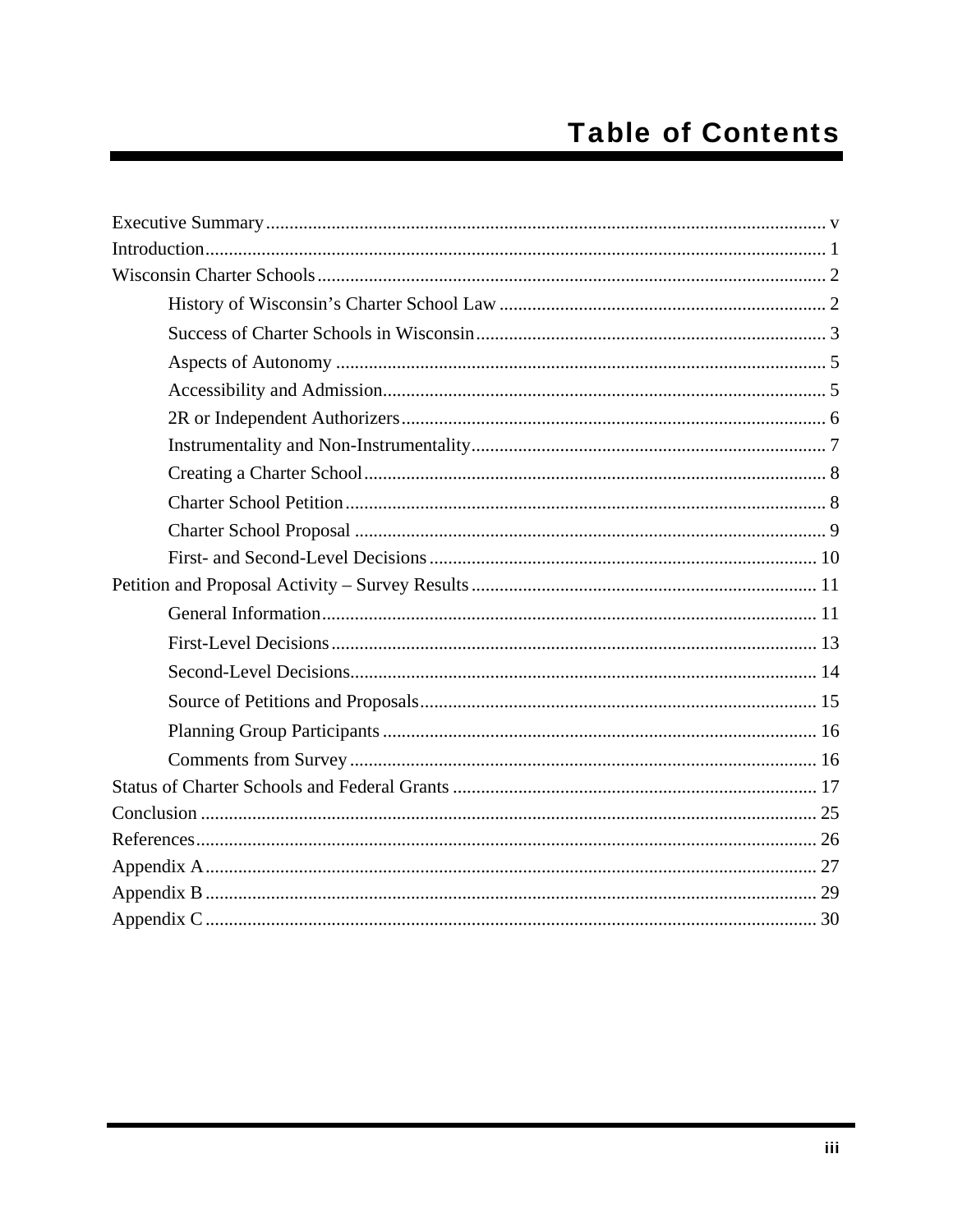# Tables

| Table 1  |                                                                       |
|----------|-----------------------------------------------------------------------|
| Table 2  |                                                                       |
| Table 3  |                                                                       |
| Table 4  |                                                                       |
| Table 5  |                                                                       |
| Table 6  |                                                                       |
| Table 7  |                                                                       |
| Table 8  |                                                                       |
| Table 9  |                                                                       |
| Table 10 |                                                                       |
| Table 11 | The DPI Action on Grant Applications Submitted by April 201117        |
| Table 12 | School Districts Engaged in Multi-District/Partner Charter Activity23 |

# Figures

| Figure 1 | Comparison by CESA – Number of First-Level Decisions on Proposed New                                                                                                  |  |
|----------|-----------------------------------------------------------------------------------------------------------------------------------------------------------------------|--|
|          | Figure 2 Comparison by CESA – The Number of Districts with Operating Charter Schools<br>and the Number of Districts with First-Level Decisions on New Charter Schools |  |
|          |                                                                                                                                                                       |  |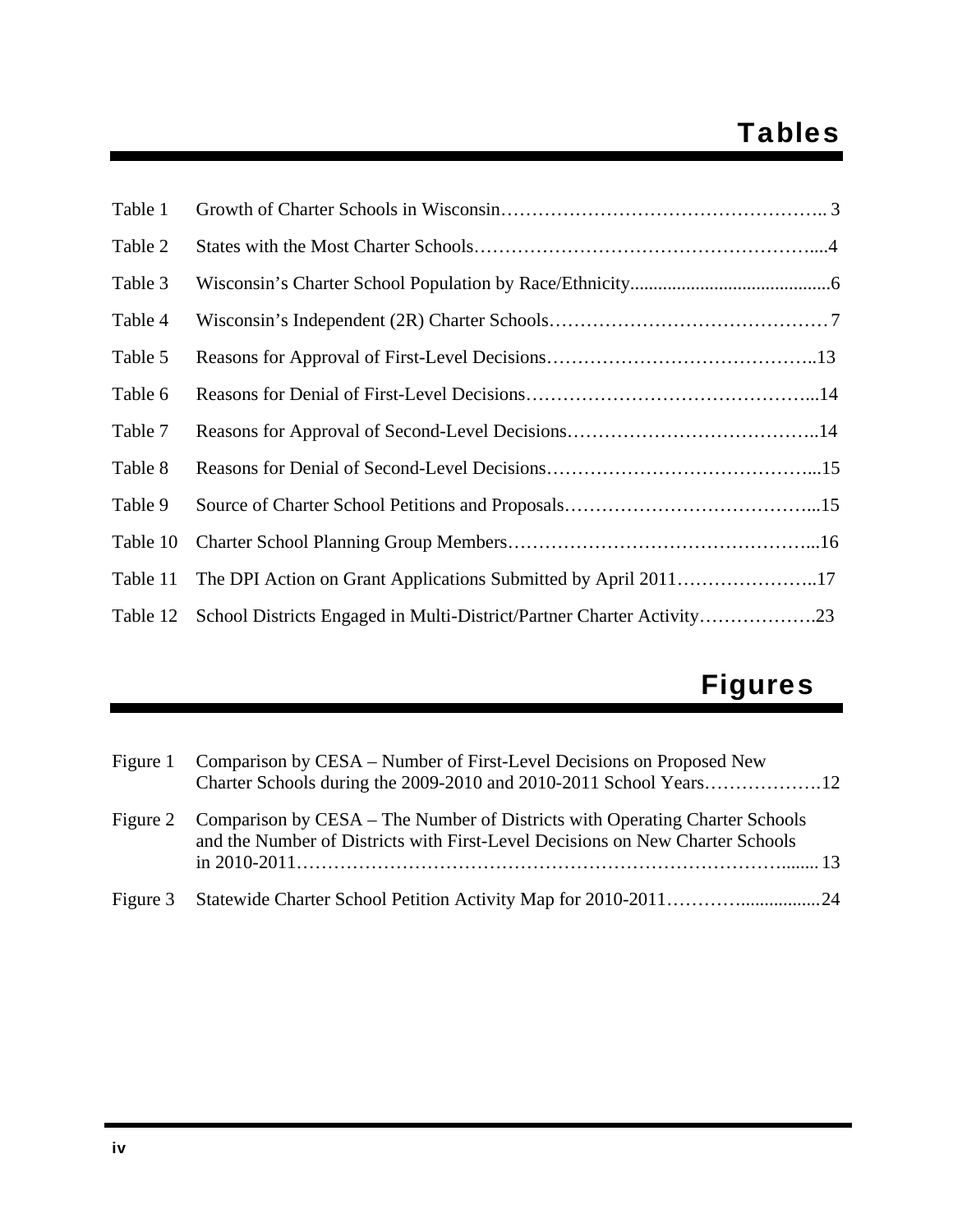As stated in § 115.28 (49), Wis. Stats., the Wisconsin Department of Public Instruction (DPI) is required to submit this report to the Legislature in the manner provided under § 13.172 (2), Wis. Stats., regarding the status of existing charter schools, the number of petitions for new charter schools, and the action taken by school boards and DPI on petitions for new charter schools. This report offers the results of charter school activity in the 425 Wisconsin school districts during the 2010-2011 school years.

This report documents two distinct levels of decision-making regarding charter school proposals. A first-level decision occurs during the charter school's *development* stage. The school district may approve further study of a charter school concept, consider participating in a consortium of school districts interested in opening a charter school, or sign a planning grant with the purpose of seeking federal charter school planning funds from the DPI. A second-level decision occurs during the *implementation* stage. The school district issues a charter school concept, provides a signature on an agreement to participate in a multi-district charter school, or signs an implementation grant with the purpose of seeking federal charter school start-up funds from the DPI.

The DPI conducted an electronic survey and personally contacted school district officials to compile the necessary data. One hundred percent of Wisconsin school districts responded to the survey.

During the 2010-2011 school year, 54 Wisconsin school districts (12.7 percent) reported charter school activity, including at least one district in every one of the twelve regional Cooperative Educational Service Agencies (CESAs). A breakdown of the activity shows 54 school boards made 87 first-level charter school decisions, and 39 school boards made 63 second-level charter school decisions. School boards approved 51 of the 87 first-level decisions (58.6 percent) and 39 of the 63 second-level decisions (61.9 percent). Eight school districts reported a second-level decision but not a first-level decision. The data show that school district staff was instrumental in the initiation and planning of charter school petitions and proposals.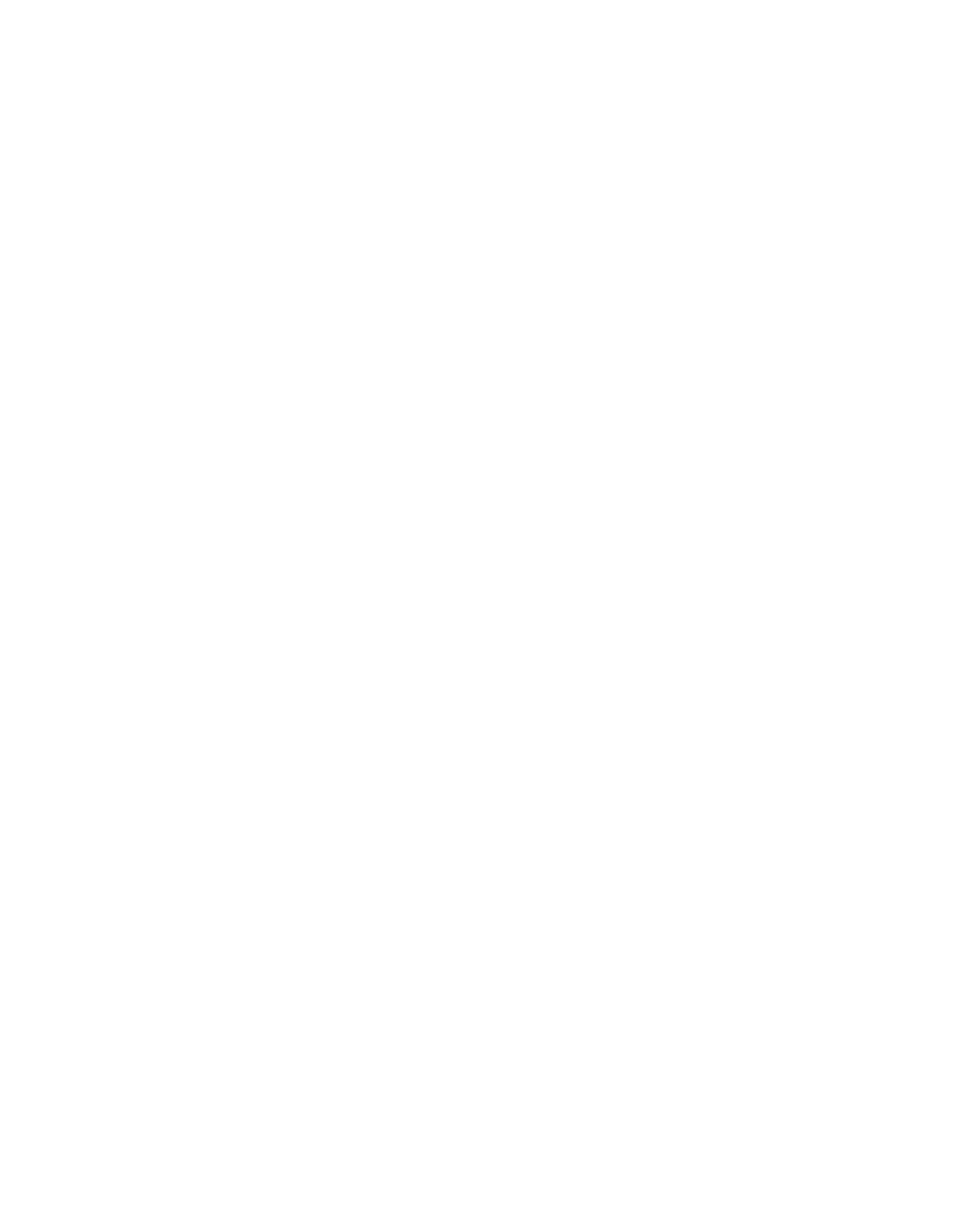Charter schools, as defined by the United States Department of Education (USDE), are a form of public school choice that provides increased innovative educational options for parents and students. Charter schools are nonsectarian and are created through a contract, or "charter," between the operators and a chartering authority. The charter defines the school's mission and methods and describes how the school will meet the special needs and interests of its community, parents, and students. Charter schools become, in essence, living laboratories that may influence the larger public school system and introduce an element of entrepreneurship within that system. Although many goals for educating and preparing children are similar, each charter school fulfills a specific local need in education by offering choices in areas such as curriculum, teaching methodology, and classroom structure. The chartering authority holds the school accountable to its charter and for student achievement. With the motto "Autonomy for Accountability," the Wisconsin law gives charter schools freedom from most state rules and regulations in exchange for greater accountability with regard to results.

Charter schools have been in existence since the early 1990s. Minnesota passed the first charter school law in 1991. The following year, the first charter school in the United States opened in the Minneapolis-St. Paul area. Ten years later, over 1,700 charter schools were in operation, serving approximately 430,000 school children (Hill et al., 2001).

During the 2010-2011 school year, approximately 5,275 charter schools were in operation across 39 states and the District of Columbia and served over 1.8 million students. Charter schools represent 5.4 percent of all public schools and 3.7 percent of all students attending public schools (National Alliance for Public Charter Schools, 2010).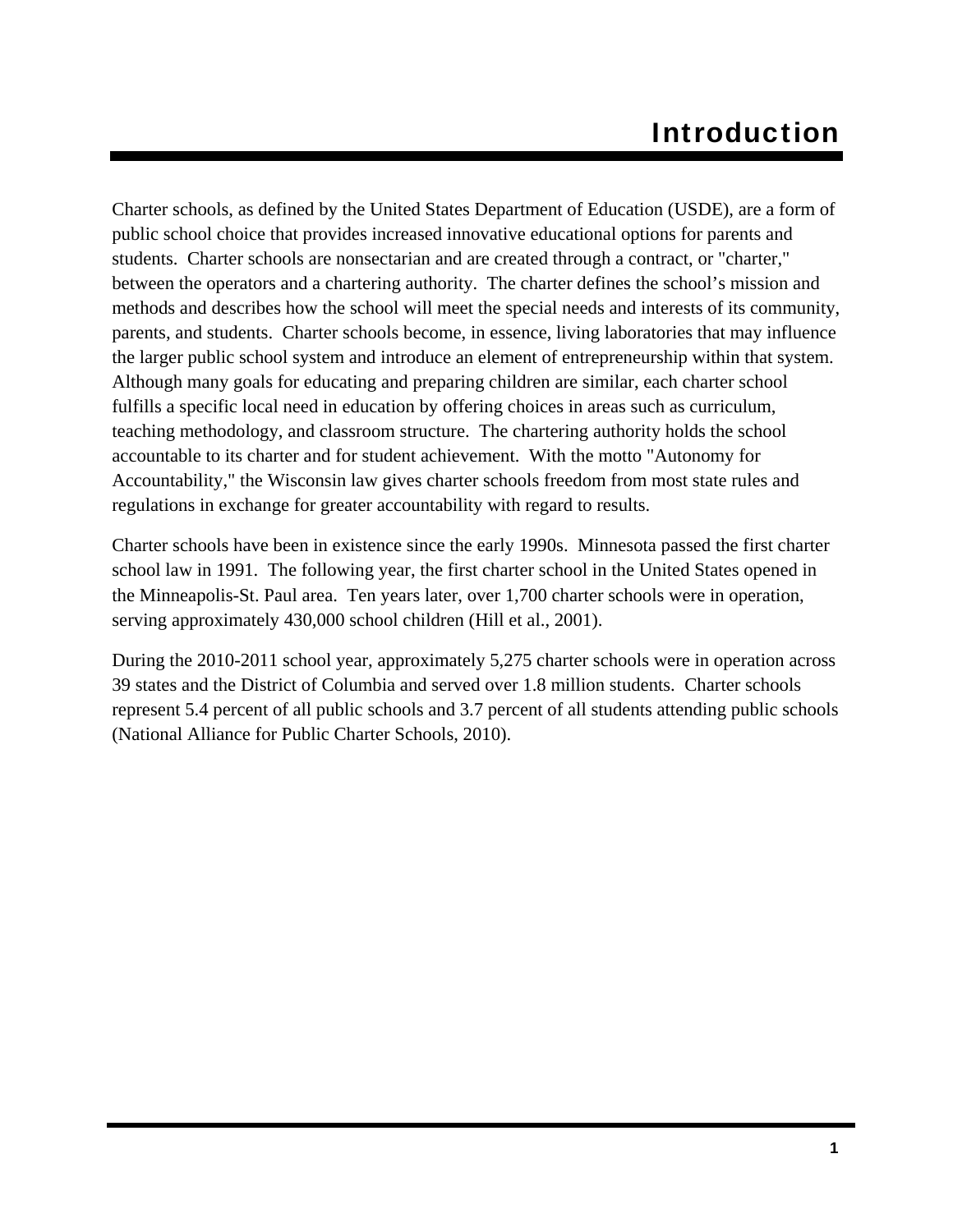### History of Wisconsin's Charter School Law

The Wisconsin Legislature established the state's Charter School Program in 1993 to provide educational alternatives for students in kindergarten through grade twelve. The initial law permitted ten school districts to establish up to two charter schools each, creating a statewide cap of twenty schools. The Stevens Point Area School Board authorized Wisconsin's first charter school in 1994, and twelve other charter schools soon followed. In 1995, revisions to the law gave chartering authority to school boards statewide and eliminated the cap.

Further changes to the law allowed other entities besides school boards to authorize charter schools. In 1997, the state gave chartering authority in the city of Milwaukee to the chancellor of the University of Wisconsin-Milwaukee (UW-Milwaukee), the Milwaukee Area Technical College (MATC), and the Common Council of the City of Milwaukee. In the 1998 budget adjustment session, the state allowed districts to contract with a CESA to operate a charter school located within the CESA's region. In the 2001 and 2003 budget bills, the University of Wisconsin-Parkside (UW-Parkside) was given chartering authority, allowing it to establish a single charter school. These independent chartering entities are often referred to as *2R* authorizers because §118.40 (2r) is the statute that pertains to them. (For more information, see *2R or Independent Authorizers* below).

In addition to increasing the number of authorizing entities, the law has undergone other modifications. The 1998 budget adjustment session established a) procedures for a school board to follow when petitioned for the opening of a charter school; b) procedures for converting a nonsectarian private school to a charter school; and c) the requirement for charter schools to identify their relationship with the school district as an instrumentality or non-instrumentality (see *Instrumentality and Non-instrumentality* below). The 2003-2005 biennial budget exempted a specific charter school sponsored by the UW-Milwaukee (Woodlands Academy) from some residency requirements. Additional changes in 2005 resulted in the elimination of previous school year attendance requirements for students residing in Milwaukee. In 2006, the law was changed again to allow authorizers to enter into a contract with a charter school that enrolls or offers limited courses to one sex, provided that a comparable school or course is available to the opposite sex (see §118.40(4)(c). In 2008, the law was further amended to clarify requirements for virtual schools (see §118.40(8)*.*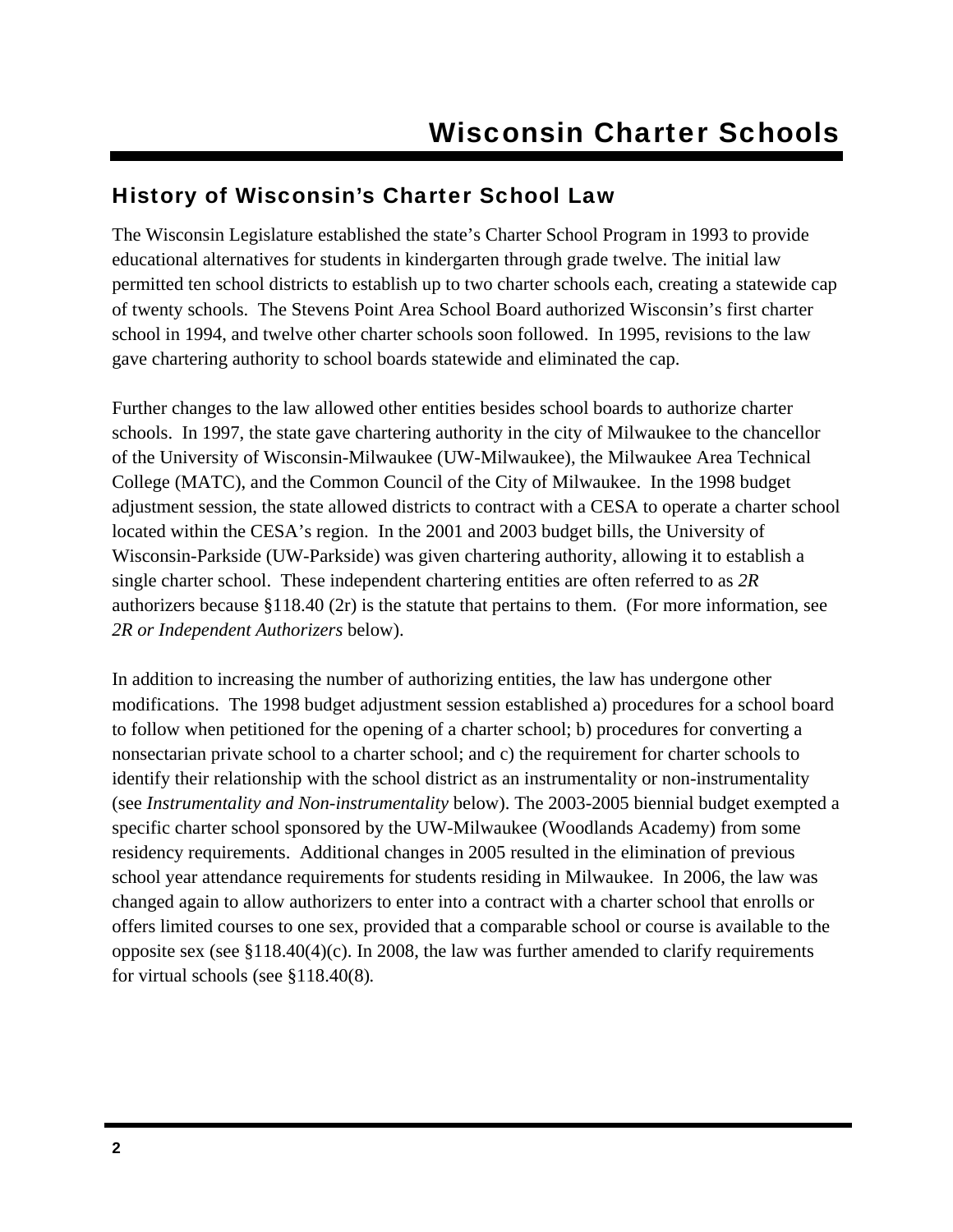### Success of Charter Schools in Wisconsin

Table 1 shows the growth of Wisconsin charter schools from the fall of 1994 to the fall of 2010.

| Year      | Number of<br><b>Charter Schools</b> | <b>Percent Increase</b><br>from Previous Year |  |
|-----------|-------------------------------------|-----------------------------------------------|--|
| 1994-1995 |                                     |                                               |  |
| 1995-1996 | 8                                   | 700%                                          |  |
| 1996-1997 | 13                                  | 63%                                           |  |
| 1997-1998 | 18                                  | 38%                                           |  |
| 1998-1999 | 40                                  | 122%                                          |  |
| 1999-2000 | 63                                  | 58%                                           |  |
| 2000-2001 | 86                                  | 37%                                           |  |
| 2001-2002 | 109                                 | 27%                                           |  |
| 2002-2003 | 129                                 | 18%                                           |  |
| 2003-2004 | 134                                 | 4%                                            |  |
| 2004-2005 | 161                                 | 20%                                           |  |
| 2005-2006 | 183                                 | 14%                                           |  |
| 2006-2007 | 190                                 | 4%                                            |  |
| 2007-2008 | 231                                 | 22%                                           |  |
| 2008-2009 | 221                                 | - 4%                                          |  |
| 2009-2010 | 206                                 | -7%                                           |  |
| 2010-2011 | 206                                 | -7%                                           |  |

*Growth of Charter Schools in Wisconsin* 

Table 1

For the 2010-2011 school year, 206 charter schools were operating in Wisconsin. There were 81 Wisconsin school boards that authorized 188 charter schools and 3 non-school board authorizers that sponsored 18 charter schools. Although 16 new charter schools opened in 2010, there were 17 charter schools closed for a variety of reasons. These reasons included financial difficulties, low student enrollment, or conversion to a non-charter public school. However, Wisconsin continues to rank in the top 10 states for the number of charter schools operating within the state (see Table 2). Over 36,000 Wisconsin students (4.1 percent of all Wisconsin K-12 students) attended a charter school during the 2010-2011 school year.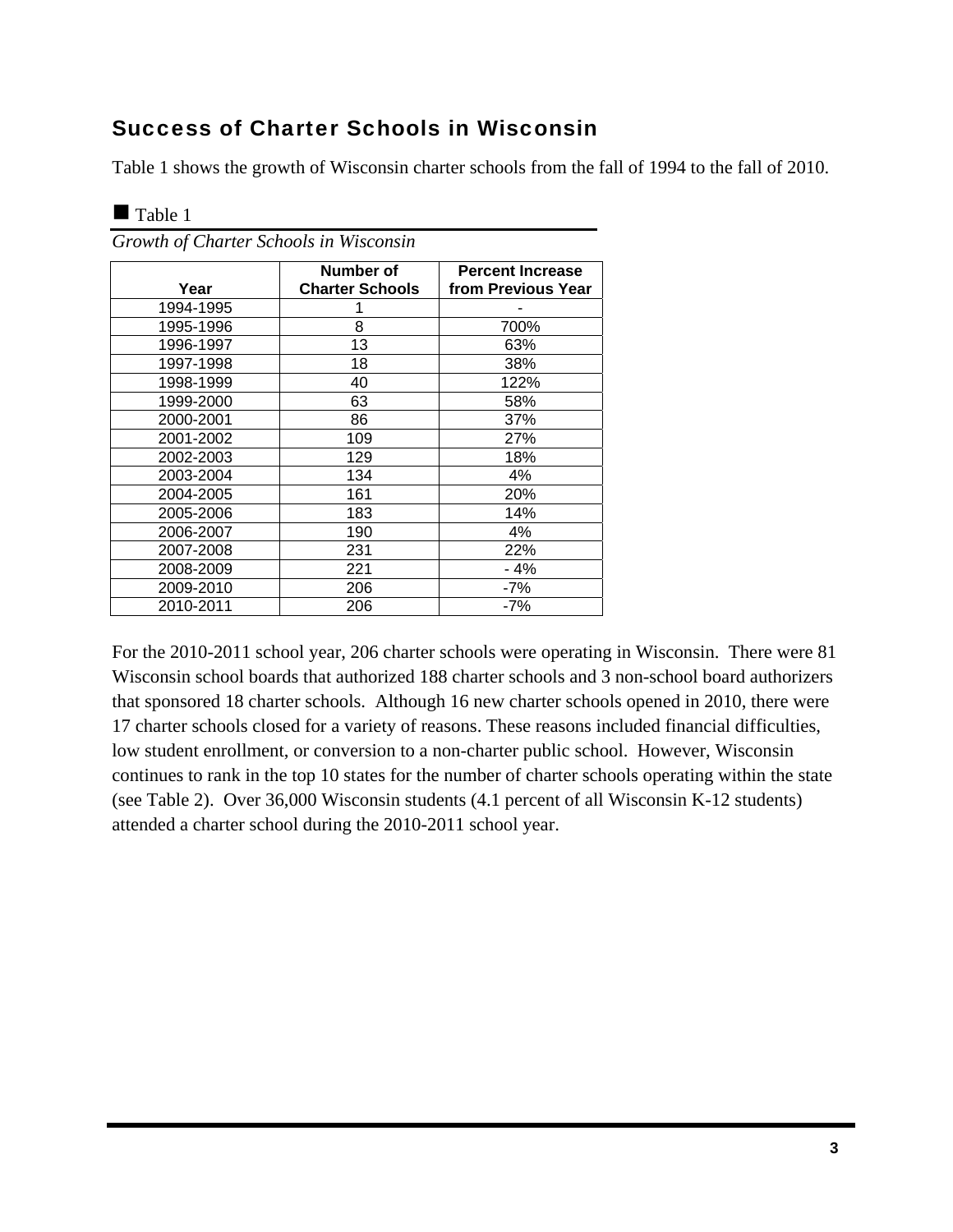### $\blacksquare$  Table 2

*States with the Most Charter Schools* 

|      |              | <b>Total Number of</b><br><b>Charter Schools</b> |           | <b>Percent of</b><br><b>Public</b><br><b>Schools that</b><br>are Charters |
|------|--------------|--------------------------------------------------|-----------|---------------------------------------------------------------------------|
| Rank | <b>State</b> | 2009-2010                                        | 2010-2011 | 2010-2011                                                                 |
| 1    | California   | 807                                              | 913       | 9.0%                                                                      |
| 2    | Arizona      | 508                                              | 508       | 23.3%                                                                     |
| 3    | Texas        | 276                                              | 277       | 6.8%                                                                      |
| 4    | Florida      | 411                                              | 461       | 11.9%                                                                     |
| 5    | Ohio         | 321                                              | 341       | 9.3%                                                                      |
| 6    | Michigan     | 240                                              | 241       | 6.8%                                                                      |
| 7    | Wisconsin    | 206                                              | 206       | 9.2%                                                                      |
| 8    | Minnesota    | 153                                              | 149       | 6.8%                                                                      |
| 9    | Colorado     | 158                                              | 167       | 9.3%                                                                      |
| 10   | Pennsylvania | 135                                              | 147       | 4.6%                                                                      |

Sources: The National Alliance for Public Charter Schools, 2006-2010. Wisconsin numbers are obtained from the Department of Public Instruction.

Throughout the years, Wisconsin has received national praise in terms of its charter school initiative. In 2009, the DPI applied for and was awarded a five-year, \$86 million federal grant by the United States Department of Education (USDE) to support both the development and implementation of new charter schools and the dissemination of best practices of current charter schools. These federal funds are disseminated through the Wisconsin Charter School Program (WCSP), housed in the DPI.

The 2014 goals for the WCSP include a) 130 new charter schools open; b) the majority of the schools having Adequate Yearly Progress (AYP) on assessments statewide; c) charter schools meeting or exceeding state proficiency levels in math and reading; d) improving the graduation rate for charter school students; e) awarding at least fifteen dissemination grants to support charter and traditional schools for the benefit of students and their educational achievement; and f) the majority of charter schools demonstrating strong leadership and fiscal stability after three years of operation.

It should be noted that, while charter school grant funds may influence and encourage the development of charter schools, chartering a new school at the local level is a separate and distinct activity from applying for charter school grant funds. There are many charter schools in operation that do not apply for or receive federal charter school grant funds.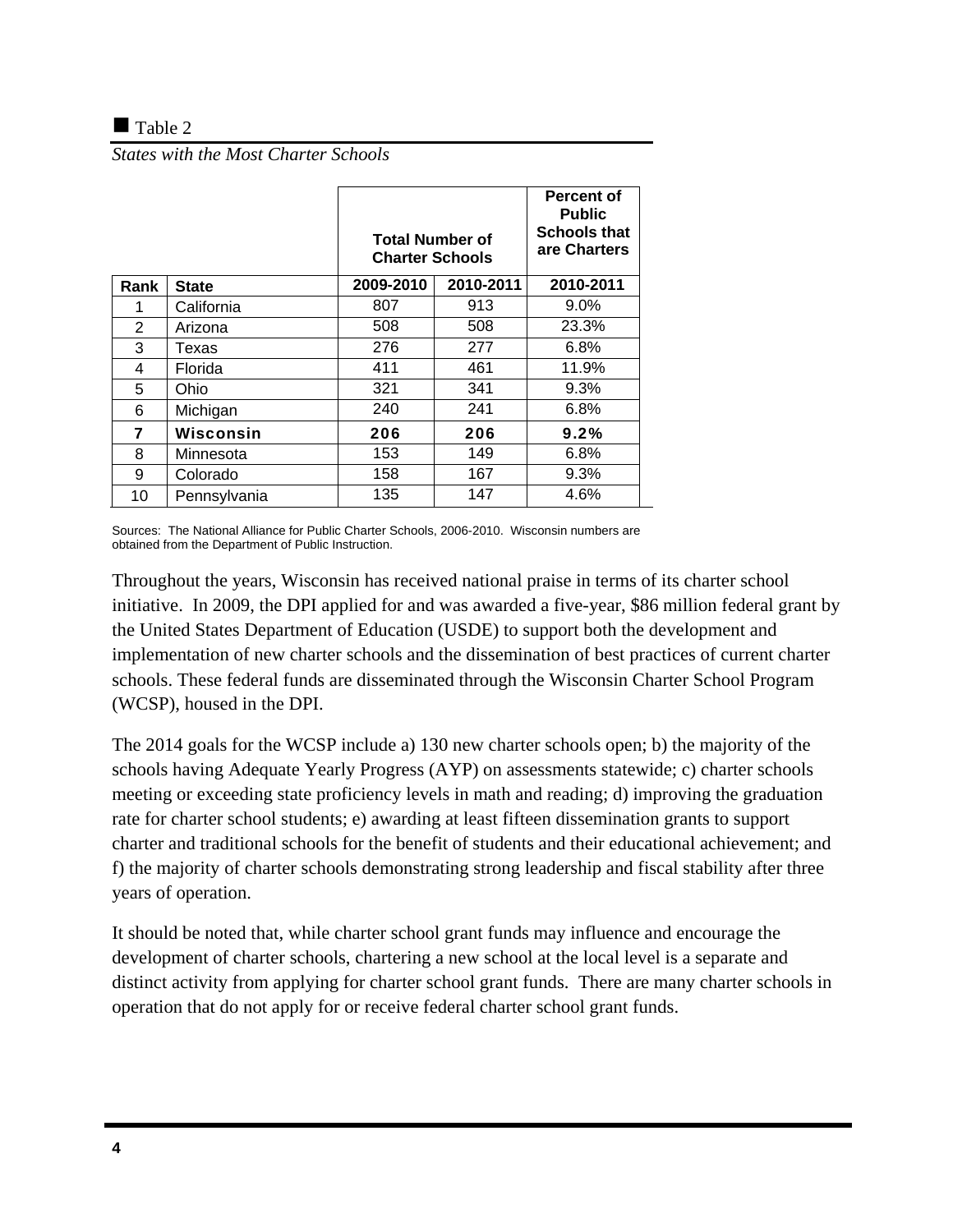### Overview of Wisconsin's Charter Schools

Below is a brief overview of Wisconsin's charter schools. This and related information can be found on the DPI charter school website at http://dpi.wi.gov/sms/csindex.html. Additionally, the DPI publishes an annual charter school yearbook that includes a history of the Wisconsin charter school law, charter licensing requirements, and a description of each operating charter school in the state.

### *Aspects of Autonomy*

Wisconsin's charter schools are exempt from most state requirements regarding public education. However, they are not exempt from federal laws governing regular or special education and civil rights policies. Additionally, they are not exempted from local school board policies unless negotiated and documented in the charter school contract. The purpose of these exemptions is to allow charter school developers to be free in creating and setting up independent governance and administrative structures.

Charter schools are free to be creative in setting up their administrative and governance structures as long as parental involvement is required and the governing board is independent and autonomous from the authorizer. The governance board must have autonomy related to policy, budget, and personnel. Therefore, a majority of the governance board members should be non-school district employees and non-school board members. Many charter schools break from traditional management models by establishing decision-making boards that include school staff, parents, area employers, and student representatives. Others have parent and teacher committees that address school needs, such as fund-raising and the budget. Parental involvement and participation are a hallmark of charter schools. Although many parents readily volunteer, parental service may not be made a condition of pupil admission.

### *Accessibility and Admission*

Under federal law, charter schools must be equally accessible to all students in the school district. Charter schools may not discriminate on the basis of sex, race, religion, national origin, ancestry, pregnancy, marital or parental status, sexual orientation, or physical, mental, emotional, or learning disability. A charter school cannot charge tuition. In addition, the charter must clearly describe how the school will achieve a racial and ethnic balance that reflects the balance in the school district as a whole (see Table 3).

Regarding admission, preference must be given to students living within the attendance area of an existing school that is converted to a charter school. Nonresident district students who want to attend the charter school may apply to do so under the Wisconsin Public School Open Enrollment Program, although placement is not guaranteed. If more students apply to attend the charter school than there are spaces available, a random lottery must be held.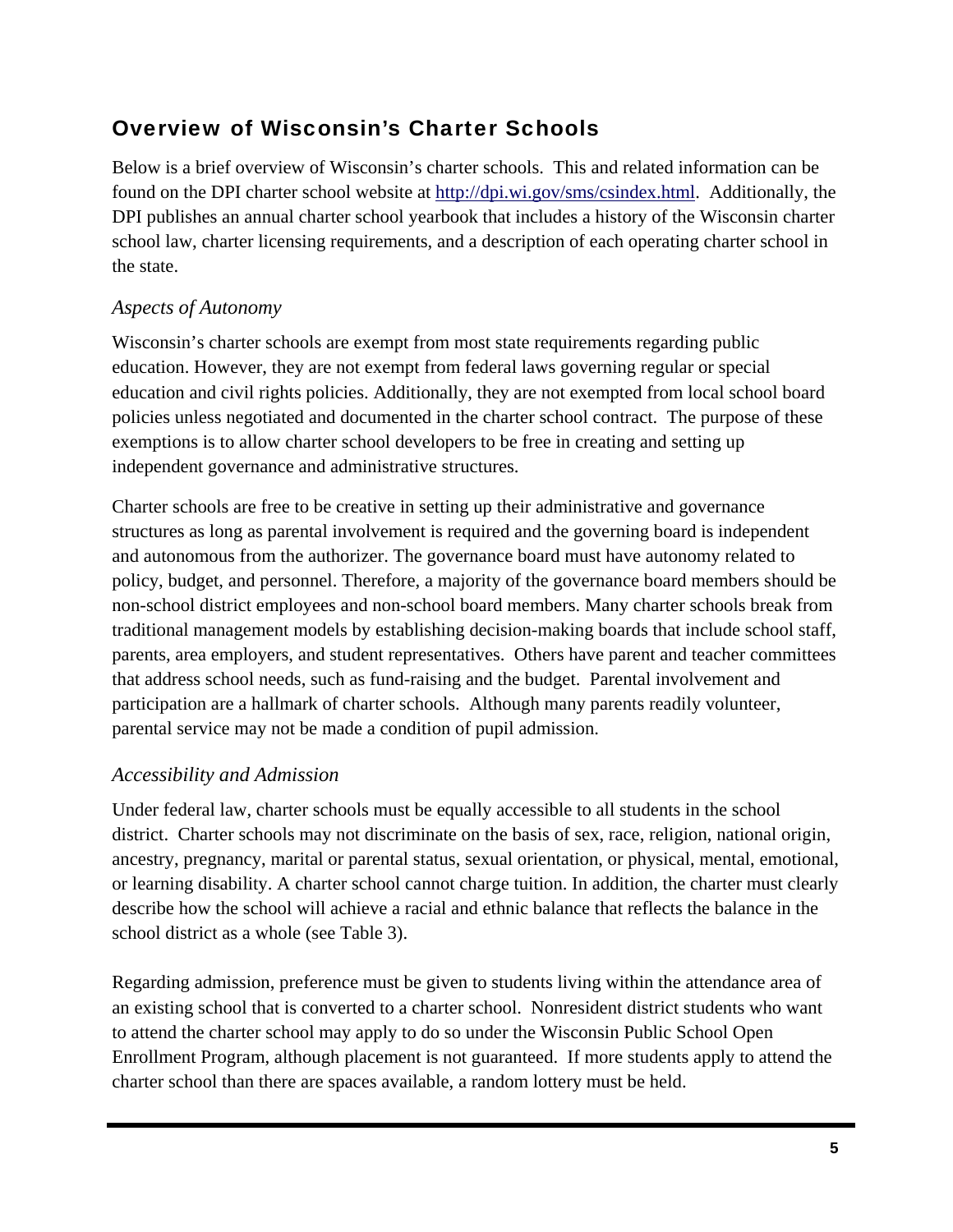### $\blacksquare$  Table 3

|                                    | 2009-2010      |              | 2010-2011      |              |
|------------------------------------|----------------|--------------|----------------|--------------|
|                                    | <b>Charter</b> | <b>State</b> | <b>Charter</b> | <b>State</b> |
| Asian/Pacific Islander             | 5.3%           | 3.7%         | 5.4%           | 3.5%         |
| Black, not Hispanic                | 27.2%          | 10.4%        | 27.4%          | 9.9%         |
| Hispanic                           | 16.4%          | 8.4%         | 17.2%          | 9.3%         |
| American Indian/<br>Alaskan Native | 1.0%           | 1.5%         | 2.0%           | 1.3%         |
| White, not Hispanic                | 50.2%          | 76.0%        | 48%            | 74.4%        |

*Wisconsin's Charter School Population by Race/Ethnicity* 

Source: Wisconsin Dept. of Public Instruction

Attendance at a charter school is voluntary, and the district must provide alternative public education for pupils who do not wish to attend the charter school or who are not admitted to the charter school. This provision also applies should a school board enter into a contract that would result in the conversion of all the public schools in the district to charter schools.

Charter schools receiving federal grant funds are subject to the Non-regulatory Guidance of the Public Charter Schools Program of the U.S. Department of Education. For a copy of this document, which clearly spells out admission and lottery requirements, please visit: http://www.ed.gov/policy/elsec/guid/cspguidance03.pdf .

### *2R or Independent Authorizers*

Although most authorizers are school districts, some other entities are permitted by state law to authorize charter schools. These entities include UW-Milwaukee, MATC, Common Council of the City of Milwaukee, and UW-Parkside. These independent chartering entities are often referred to as 2R authorizers because §118.40 (2r) is the statute that pertains to these entities.

During the 2010-2011 school year, there is a total of 18 independent (2R) charter schools in operation in Wisconsin. See Table 4 for a list of these schools and their authorizers.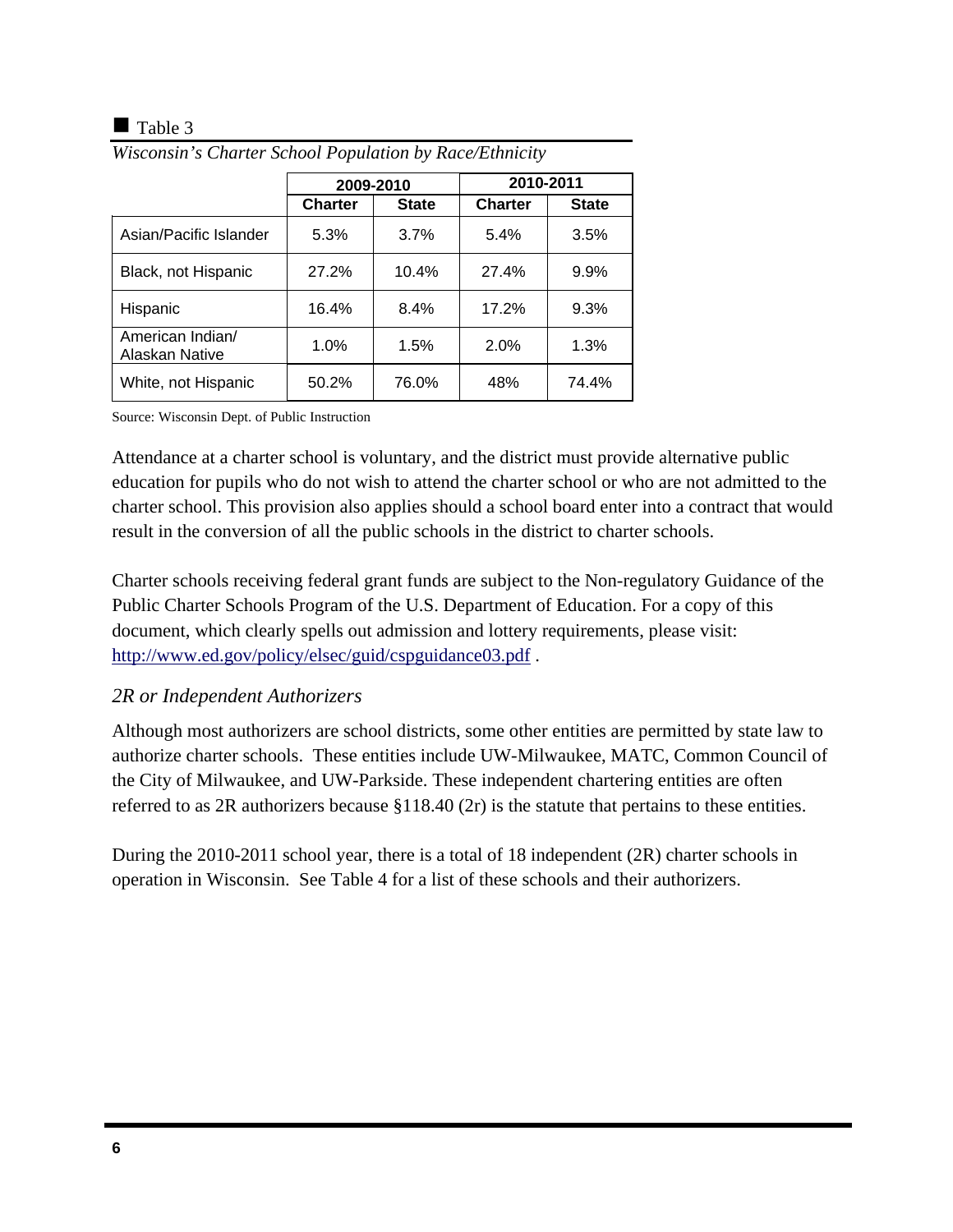### $\blacksquare$  Table 4

| <b>Authorizer</b>   | <b>School</b>                                     |
|---------------------|---------------------------------------------------|
| City of Milwaukee   | <b>Central City Cyber School</b>                  |
| City of Milwaukee   | Darrell Lynn Hines Academy                        |
| City of Milwaukee   | Downtown Montessori Academy                       |
| City of Milwaukee   | King's Academy                                    |
| City of Milwaukee   | Milwaukee Academy of Science                      |
| <b>UW-Milwaukee</b> | <b>Bruce Guadalupe Community School</b>           |
| UW-Milwaukee        | BEAM (Business & Economics Academy of Milwaukee)  |
| UW-Milwaukee        | Capitol West Academy                              |
| UW-Milwaukee        | Milwaukee College Preparatory School              |
| UW-Milwaukee        | Milwaukee Renaissance Academy                     |
| UW-Milwaukee        | School for Early Development & Achievement (SEDA) |
| UW-Milwaukee        | Seeds of Health Elementary School                 |
| UW-Milwaukee        | <b>Tenor High School</b>                          |
| UW-Milwaukee        | Urban Day Charter School, Inc.                    |
| UW-Milwaukee        | <b>VERITAS High School</b>                        |
| UW-Milwaukee        | <b>Woodlands School</b>                           |
| UW-Milwaukee        | <b>YMCA Young Leaders Academy</b>                 |
| <b>UW-Parkside</b>  | 21st Century Preparatory School                   |

*Wisconsin's Independent (2R) Charter Schools* 

Source: Wisconsin Department of Public Instruction

### *Instrumentality and Non-Instrumentality*

In school districts, the school board may determine whether the charter school is an instrumentality of the school district in which it is located. If the board deems it an instrumentality, the district employs all personnel for the charter school. If the board determines the charter school is not an instrumentality, the personnel are considered employees of the charter school. In 2010-2011, there were 168 (81.6 percent) instrumentality and 38 (18.4 percent) non-instrumentality charter schools.

Although some charter schools are identified as instrumentalities of the district, the word "instrumentality" is not defined in the charter school law and has had limited use in Wisconsin. The word was initially included in the charter law to ensure continuing eligibility of charter school teachers in the Wisconsin Retirement System. Instrumentality as used in the retirement law defines the employer, making it clear that the employing school district is responsible for worker's compensation, unemployment compensation, employee insurance and benefits, liability for acts of school staff members, and so forth.

### **Conclusion**

Charter school authorizers preparing a high-quality education program for students should require a balance of school autonomy and accountability. While ensuring rigorous results, district authorizers should continue to seek ways to enhance school autonomy. Authorizers are improving their practices by continually drawing from the National Association of Charter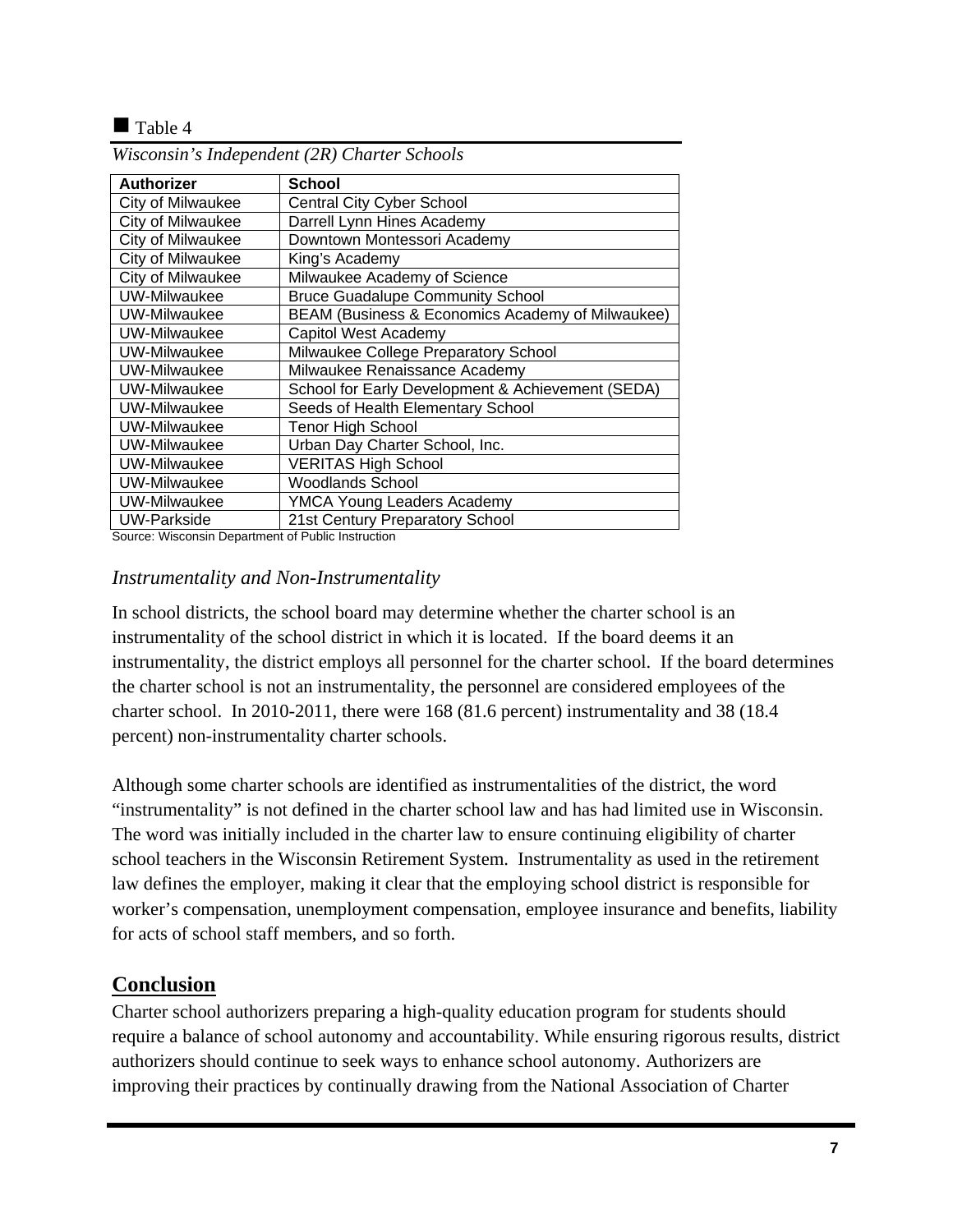School Authorizers (NACSA) website, where they can access issue and policy briefs and related studies and materials. Through its annual conference, NACSA encourages networking among the many professionals who make up the charter school governing boards and those who are leaders in the education systems throughout the country. These are the people who will create and sustain high-quality public charter schools.

## Creating a Charter School

In Wisconsin, there are two ways to create a charter school: by petition or by proposal. Each method is described below.

### *Charter School Petition*

### **Written Petition**

Writing of a petition is a collaborative effort between local groups, usually including teachers, administrators, parents, community members, universities or technical colleges, CESAs, students, not-for-profit organizations, or for-profit businesses. Planning requires an understanding of state and federal law as it relates to education, local needs, and educational options.

By law, a petition must include all of the following information:

- 1. The name of the person who is seeking to establish the charter school.
- 2. The name of the person who will be in charge of the charter school and the manner in which administrative services will be provided.
- 3. A description of the educational program of the school.
- 4. The methods the school will use to enable pupils to attain the educational goals under §. 118.01, Wis. Stats.
- 5. The method by which pupil progress in attaining the educational goals under § 118.01, Wis. Stats., will be measured.
- 6. The governance structure of the school, including the method to be followed by the school to ensure parental involvement.
- 7. Subject to sub. (7) (a) and (am) and §118.19 (1), Wis. Stats. and §121.02 (1) (a) 2. Wis. Stats., the qualifications that must be met by the individuals to be employed in the school.
- 8. The procedures that the school will follow to ensure the health and safety of the pupils.
- 9. The means by which the school will achieve a racial and ethnic balance among its pupils that is reflective of the school district population.
- 10. The requirements for admission to the school.
- 11. The manner in which annual audits of the financial and programmatic operations of the school will be performed.
- 12. The procedures for disciplining pupils.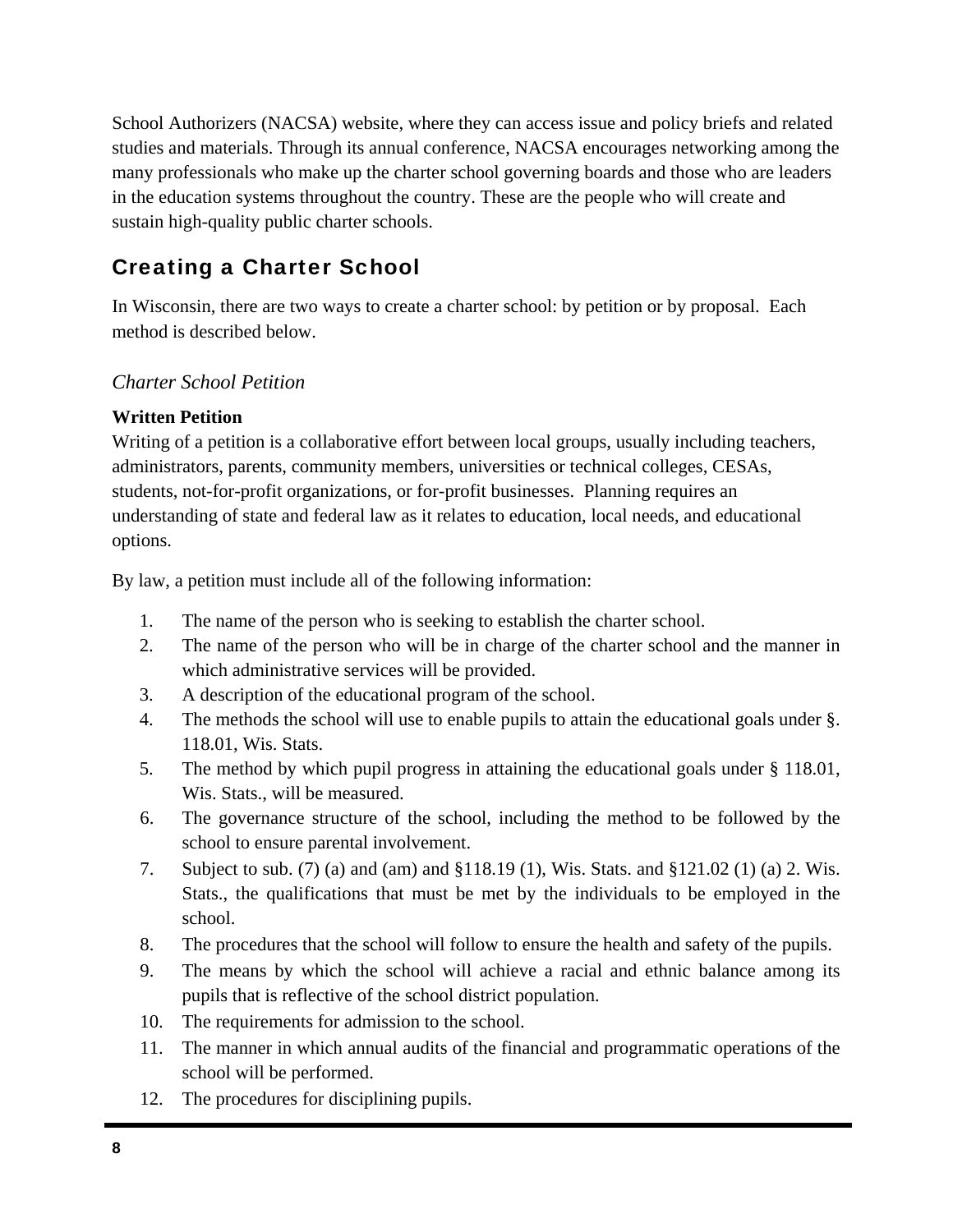- 13. The public school alternatives for pupils who reside in the school district and do not wish to attend or are not admitted to the charter school.
- 14. A description of the school facilities and the types and limits of the liability insurance the school will carry.
- 15. The effect of the establishment of the charter school on the liability of the school district.

To assist planners and authorizers, the DPI established a contract benchmark sheet that outlines required and suggested items for inclusion in a charter school contract. (See Appendix A.)

After the petition has been written, it must be signed by at least ten percent of the teachers district-wide or at least fifty percent of the teachers employed at one school. The petition, which requests that the school board establish a charter school, is then filed with the school district clerk.

### **Public Hearing**

The school board must hold a public hearing within 30 days after receiving a charter school petition. At the hearing, the school board considers both the level of employee and parental support described in the petition and the fiscal impact of the establishment of the charter school on the school district. Consequently, the school board may grant or deny the petition.

For Milwaukee only, if the school board denies a petition, then an appeal is possible. An appeal must be filed with the DPI within 30 days after receiving the denial from the school board. The DPI shall issue a decision, which is final and not subject to judicial review, within 30 days after receiving the appeal.

### **Conditions for Total Charter School Conversion**

In special circumstances, a school board may grant a petition that would result in the conversion of all of the public schools in the school district to charter schools. These circumstances must meet both of the following criteria:

- 1. At least 50 percent of the teachers employed by the school district sign the petition.
- 2. The school board provides alternative public school attendance arrangements for pupils who do not wish to attend or are not admitted to a charter school.

### *Charter School Proposal*

### **Written Proposal**

A school board may on its own initiative contract with an outside party to operate a charter school. The contract must include all of the 15 provisions required in a petition (as noted above) and may include other provisions as agreed to by all parties. The term of this contract may not exceed five school years and may be renewed for one or more terms not exceeding five years per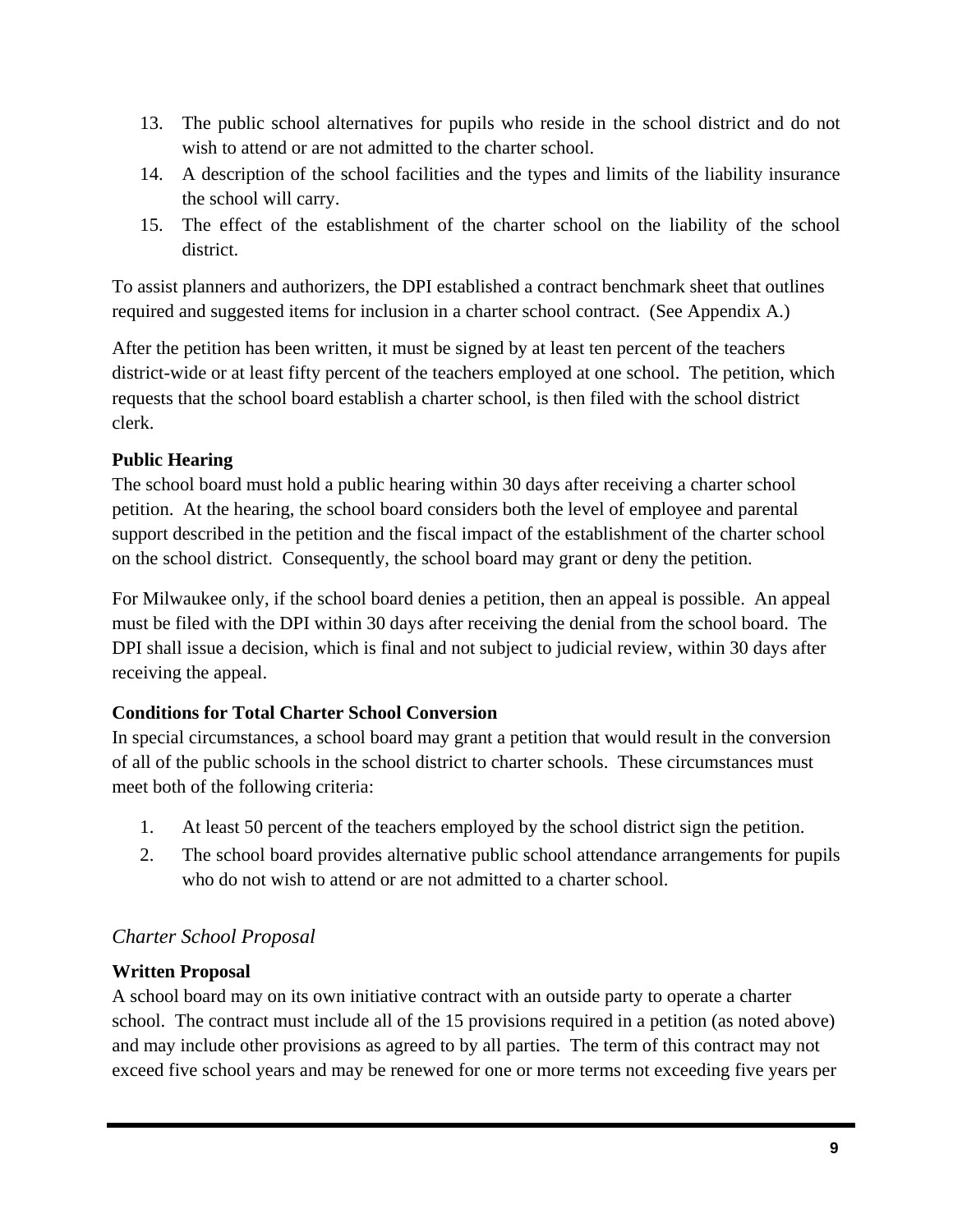term. The contract must specify the amount to be paid to the charter school during each school year and often includes reasons and procedures for revocation or renewal:

- 1. Revocation
- 2. Renewal decisions based on merit & inclusive evidence
- 3. Cumulative Report & Renewal Application
- 4. Fair Transparent Process

### **Notification**

Whenever a school board intends to establish a charter school, §118.40 (1), Wis. Stats., requires that the State Superintendent be notified. A notice must include a description of the proposed school. A charter school contract, submitted to the department and which must include sixteen items according to §118.40, Wis. Stats., satisfies this required notification.

### **Public Hearing**

In some situations, a private school may want to convert to a charter school or a school may want to convert to be a non-instrumentality charter school. This process starts with a public hearing held by the school district at least 30 days before entering into a contract. At the hearing, the school board considers both the level of employee and parental support for the changes and the fiscal impact of the establishment of the charter school on the school district.

### **Conditions for Total Charter School Conversion**

A school board may not enter into a contract that would result in the conversion of all of the public schools in the school district. Charter school boards must provide alternative public school attendance arrangements for pupils who do not wish to attend or are not admitted to a charter school.

### First- and Second-Level Decisions

School districts have two distinct levels of decision-making when it comes to charter schools. A first-level decision occurs during the *development* stage of a new charter school when the school district approves further study of a charter school concept, decides to participate in a consortium of school districts, or signs a planning grant for the purpose of seeking federal charter school planning funds from DPI. A second-level decision occurs at the *implementation* stage. This occurs when the school district issues a charter, provides a signature on an agreement to participate in a multi-district charter school, or signs an implementation grant with the purpose of seeking federal charter school start-up funds from the DPI. Both levels of decision making are to help to define petition and proposal activity, as it relates to the interest, planning, and implementation of new charter schools. To help measure this activity, the DPI distributed an electronic survey, the results of which are summarized in the next section.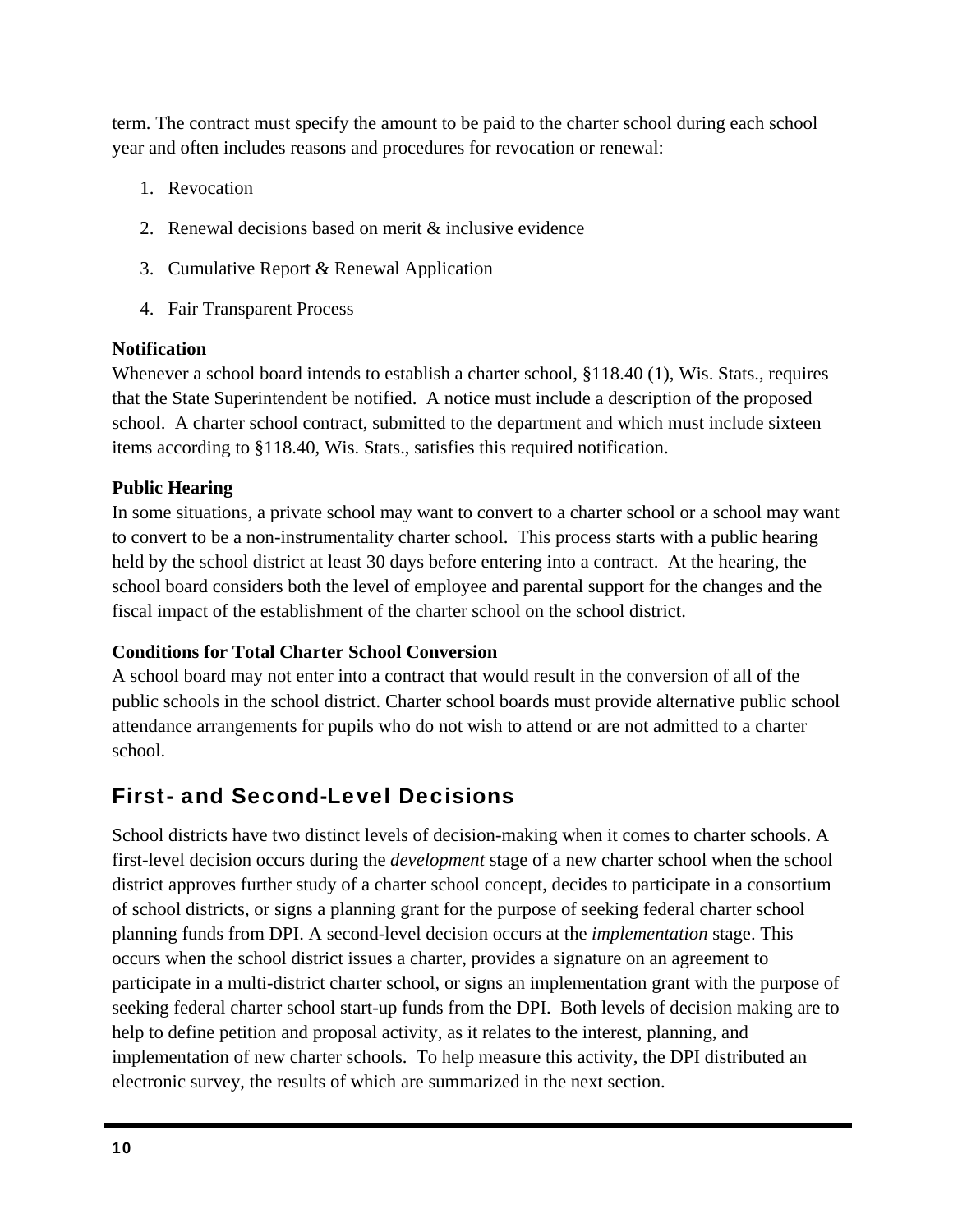# Petition and Proposal Activity – Survey Results

The next section will provide a summary of petition and proposal activity in school districts during the 2010-2011 school year as well as the action taken by the school districts and the DPI. Although there are multiple authorizers in the Milwaukee area, the data in this report specifically address local school board actions and do not include activity or actions taken on new charter school proposals by non-school board sponsors. The terms "proposal" and "petition" are used interchangeably throughout this section.

The DPI mailed an introductory letter to the superintendents of all 425 school districts (see Appendix B). The letter requested that each district complete an online survey, which asked questions regarding charter school petitions and/or proposals during the 2010-2011 school year. By sending out reminders and contacting school districts directly, 100 percent of the school districts responded. When inconsistencies were noted between survey data and federal grant documentation, a follow-up contact was made to the respondents to ensure accuracy and reliability of results from all sources of data.

The electronic online survey has 16 questions (see Appendix C). Questions 1-3 identify the district, district code, name and title of the person completing the survey. Questions 4-15 deal with substantive issues related to charter school creation. The final question allows for an open comment, giving each district an opportunity to comment generally about charter schools or comment specifically about the WCSP.

### General Information

Most of the survey respondents were high-level district administrators. Forty-seven survey respondents (74.6 percent) indicated their title as being District Administrator, Superintendent, or Assistant Superintendent. Five survey respondents (7.9 percent) indicated their title as being a director of education programming, such as Director of Learning, Director of Student Achievement, Director of Student Services, Director of Pupil Services, or Director of Instructional Services, among others. Four survey respondents (6.3 percent) held a position at a school, either as Charter School Director, School Principal, or Assistant Principal. Four survey respondents (6.3 percent) indicated their position as Assistant to the Superintendent, Administrative Assistant, or District Secretary. The remaining three survey respondents (4.8 percent) held positions such as Director of Business Services and Director of Alternative Education, among others.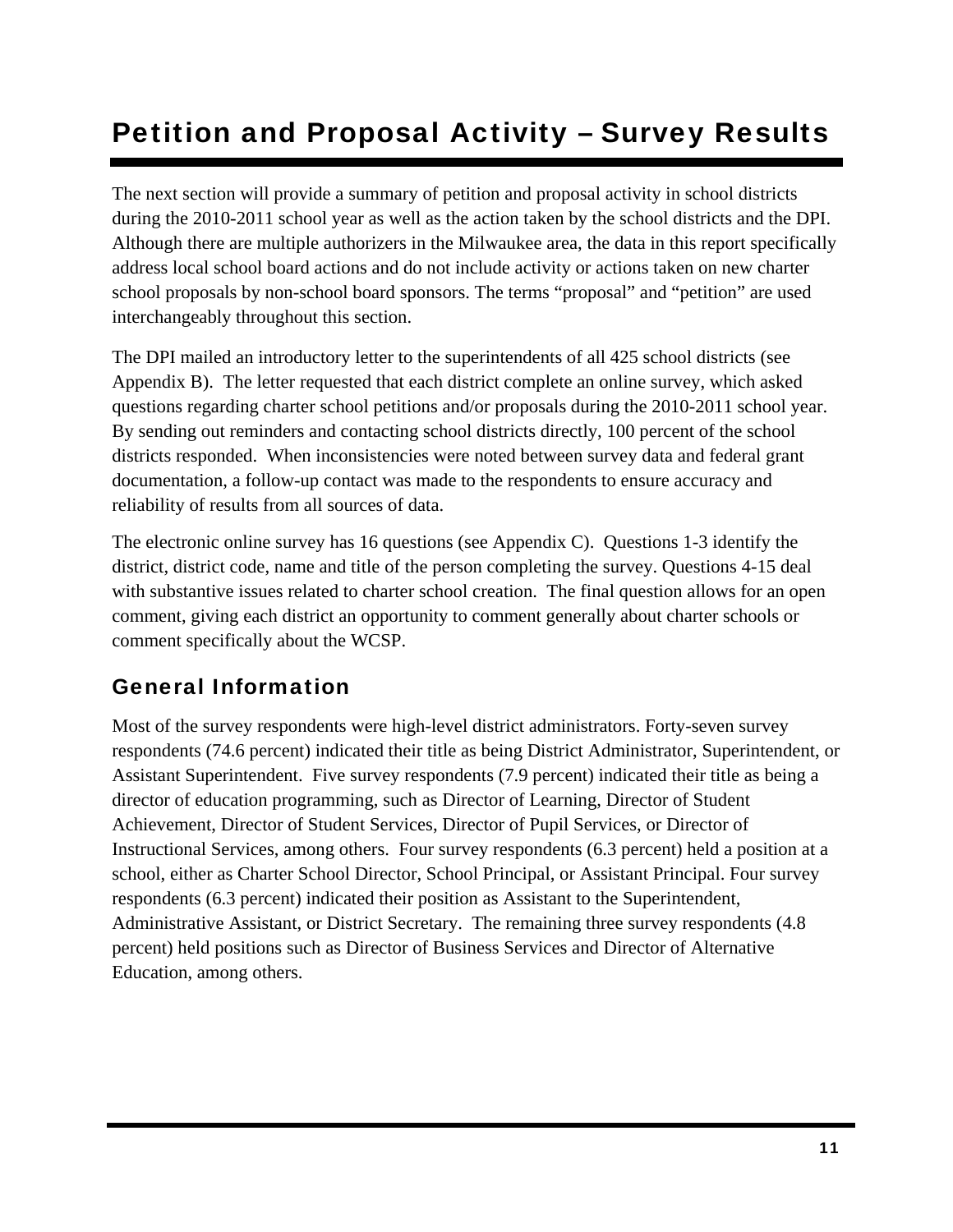Figure 1 provides a breakdown by CESA, comparing the number of first-level decisions made on proposed new charter schools during the 2009-2010 and the 2010-2011 school years. As shown, the number of charter school petitions increased in CESAs 1, 2, 5, 6, 7, 8, 10, 11, and 12 and remained equal in CESAs 4 and 9, while CESA 3 saw a decrease between the two years.

 $\blacksquare$  Figure 1

*Comparison by CESA – Number of First-Level Decisions on Proposed New Charter Schools during the 2009-2010 and 2010-2011 School Years* 



Source: Wisconsin Department of Public Instruction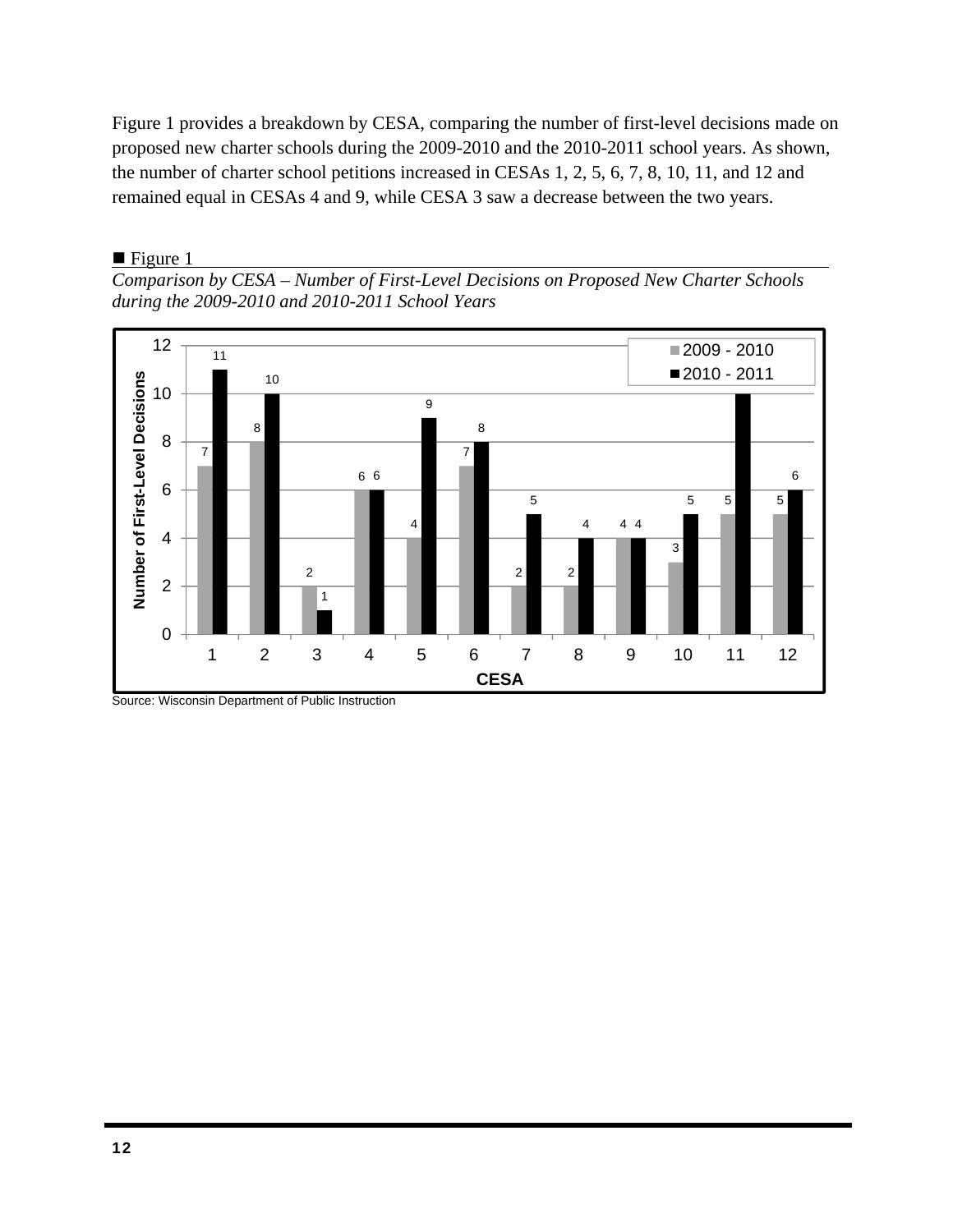Figure 2 displays the comparison of the number of districts with operating charter schools to the number of districts with first-level decisions for proposed new petitions for the 2010-2011 school years. Of the 54 districts with first-level decisions, 25 of them (46.3 percent) were currently not operating a charter school.

### $\blacksquare$  Figure 2

*Comparison by CESA – The Number of Districts with Operating Charter Schools and the Number of Districts with First-Level Decisions on New Charter Schools in 2010-2011* 



Source: Wisconsin Department of Public Instruction

# First-Level Decisions

Between July 1, 2010 and June 30, 2011, 54 districts (62.1 percent) reported a total of 79 firstlevel decisions. Districts approved 51 (58.6 percent) of the filed proposals because of the reasons noted in Table 5.

### $\blacksquare$  Table 5

*Reasons for Approval of First-Level Decisions* 

| Reason                                       | <b>Number</b><br>(n=51) | Percentage |
|----------------------------------------------|-------------------------|------------|
| Realizes an alternative vision for schooling | 44                      | 86.3%      |
| Increases student achievement                | 37                      | 72.5%      |
| Increases parent/community involvement       | 33                      | 64.7%      |
| Attracts students                            | 34                      | 66.7%      |
| Serves a special population                  | 17                      | 33.3%      |
| Participates in a charter school consortium  | 10                      | 19.6%      |
| Other                                        |                         | 7.8%       |

Source: Wisconsin Department of Public Instruction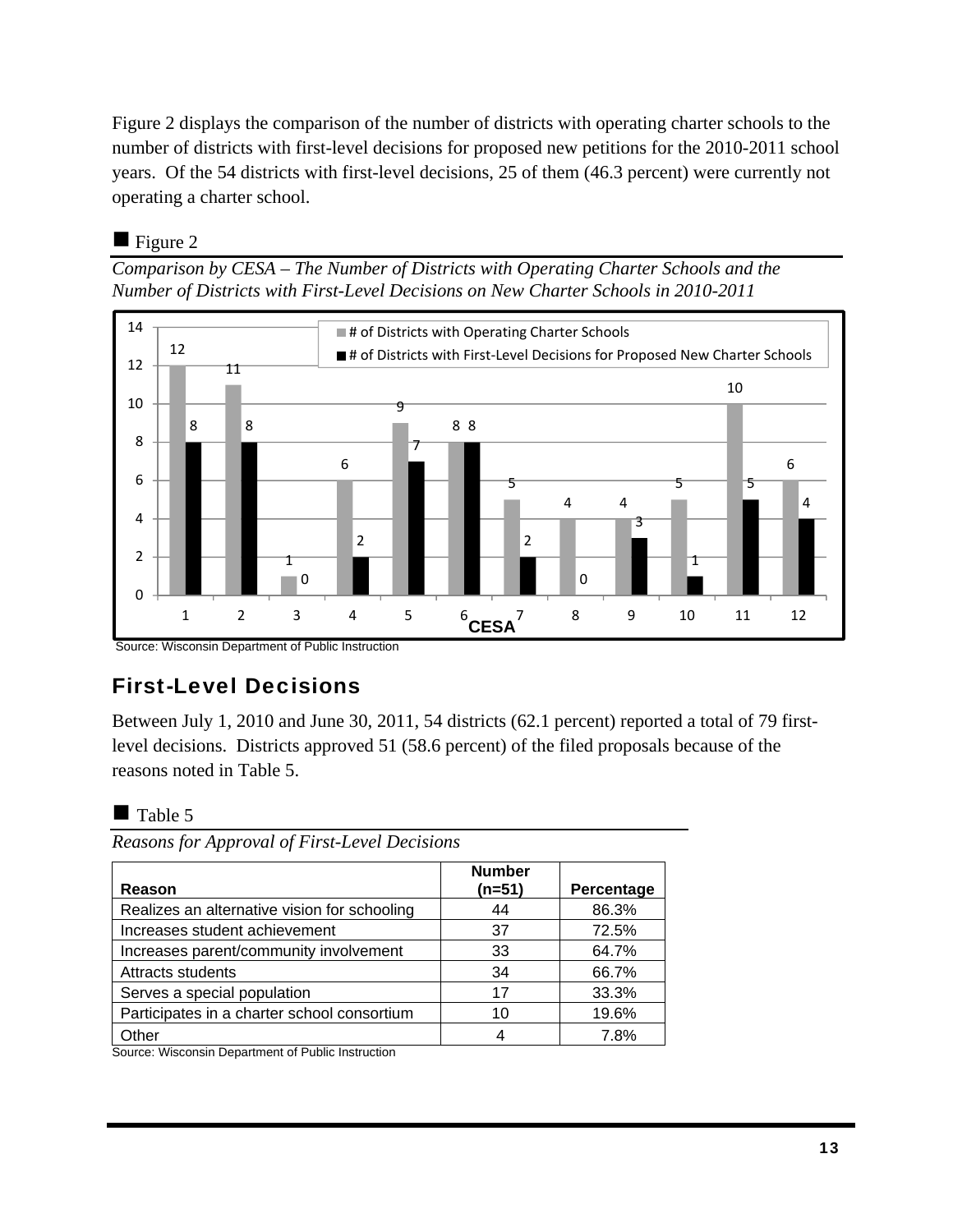As shown in the table, respondents to our Wisconsin-wide survey indicated "realizes an alternative vision for schooling" as the principal reason for approving new proposals. Many Wisconsin districts also cited "increases student achievement". A significant percentage of districts in Wisconsin noted "increases parent/community involvement" and "attracting students" as reasons for approving new proposals. Other reasons for the interest in starting charter schools in Wisconsin included: expanding arts and humanities; integrating learning; improving service; and offering something to encourage students to stay.

The table below shows why districts deny first-level decisions. Altogether, four districts reported denying seven first-level decisions. The principal reasons for denial were lack of teacher, parent, or community support, and financial constraints.

| Table |
|-------|
|-------|

*Reasons for Denial of First-Level Decisions* 

| Reason                                        | <b>Number</b><br>$(n=4)$ | Percentage |
|-----------------------------------------------|--------------------------|------------|
| Program not unique or innovative              |                          | $0\%$      |
| Lack of teacher, parent, or community support |                          | 75%        |
| Declining enrollment                          |                          | $0\%$      |
| Financial reasons                             |                          | 50%        |
| Liability of district                         |                          | 25%        |
| Withdrew from multi-district consortium       |                          | $0\%$      |
| Other                                         |                          | 25%        |

Source: Wisconsin Department of Public Instruction

## Second-Level Decisions

After the first-level approval, proposals must pass a second level of approval before a charter school can be established. Between July 1, 2010 and June 30, 2011, Wisconsin school districts reported making 39 second-level decisions. Thirty-seven were approved, and two were denied. Districts that reported approving a second-level decision did so for a variety of reasons noted in Table 7.

 $\blacksquare$  Table 7

*Reasons for Approval of Second-Level Decisions* 

| Reason                                       | <b>Number</b><br>$(n=37)$ | Percentage |
|----------------------------------------------|---------------------------|------------|
| Realizes an alternative vision for schooling | 31                        | 83.8%      |
| Increases student achievement                | 26                        | 70.3%      |
| Serves a special population                  | 14                        | 37.8%      |
| Attracts students                            | 31                        | 83.8%      |
| Increases parent/community involvement       | 29                        | 78.4%      |
| Participates in a charter school consortium  | 8                         | 21.6%      |
| Other                                        |                           | 2.7%       |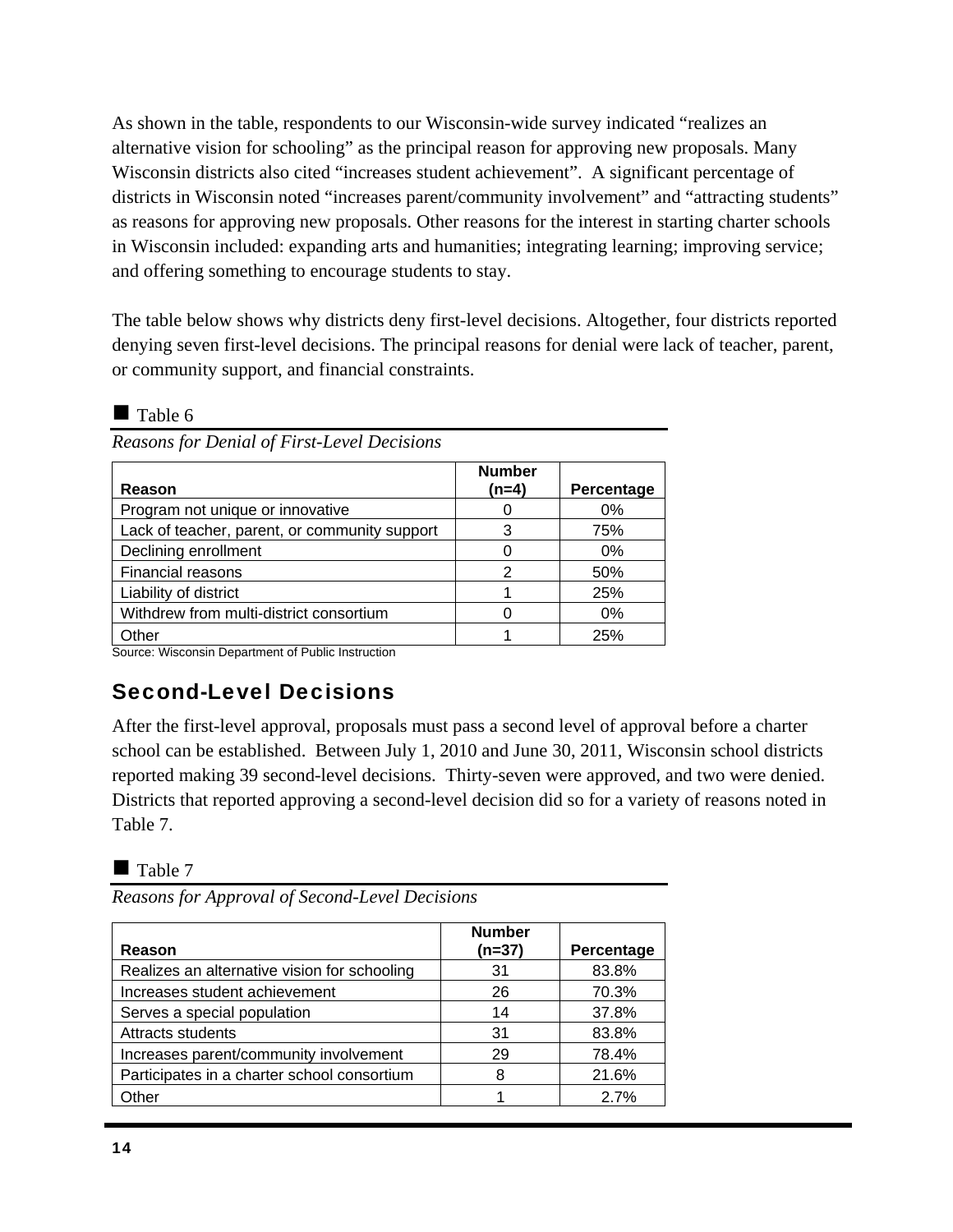Source: Wisconsin Department of Public Instruction

The reasons respondents provided for approving second-level decisions are consistent with the reasons provided for approving first-level decisions. Mirroring those reasons most frequently cited at the first-level decision, realizing an alternative vision for schooling, attracting students, and increasing parent/community involvement were the top three reasons cited for approval of second-level decisions, while increasing student achievement was also significant.

 Three districts reported a denial of six second-level decisions. Among the reasons for denial were: financial reasons; lack of uniqueness in the program; and lack of support by teachers, parents, and the community.

### **Table 8**

|  |  | Reasons for Denial of Second-Level Decisions |
|--|--|----------------------------------------------|
|  |  |                                              |

| Reason                                        | <b>Number</b><br>$(n=3)$ | Percentage |
|-----------------------------------------------|--------------------------|------------|
| Declining enrollment                          |                          | $0\%$      |
| Financial reasons                             | 2                        | 66.7%      |
| Program not unique or innovative              |                          | 33.3%      |
| Lack of teacher, parent, or community support | 3                        | 50%        |
| Liability of district                         | O                        | $0\%$      |
| Withdrew from multi-district consortium       |                          | 0%         |
| Other                                         |                          | 0%         |

Source: Wisconsin Department of Public Instruction

## Source of Petitions and Proposals

A majority of charter school proposals came from school administrators, district superintendents, and teachers. The three districts that noted "other" indicated the school board, the charter school governance board, and a student as the source of a new charter proposal.

### $\blacksquare$  Table 9

*Source of Charter School Petitions and Proposals* 

| <b>Source</b>                  | <b>Number</b><br>(n=61) | Percentage |
|--------------------------------|-------------------------|------------|
| <b>School Administration</b>   | 36                      | 59%        |
| <b>District Superintendent</b> | 33                      | 54.1%      |
| Teachers                       | 34                      | 55.7%      |
| Parents                        | 24                      | 39.3%      |
| Community (not-for-profit)     | 15                      | 24.6%      |
| <b>CESA</b>                    | 2                       | 3.3%       |
| Business (for-profit)          | 2                       | 3.3%       |
| Other                          | 3                       | 4.9%       |

Source: Wisconsin Department of Public Instruction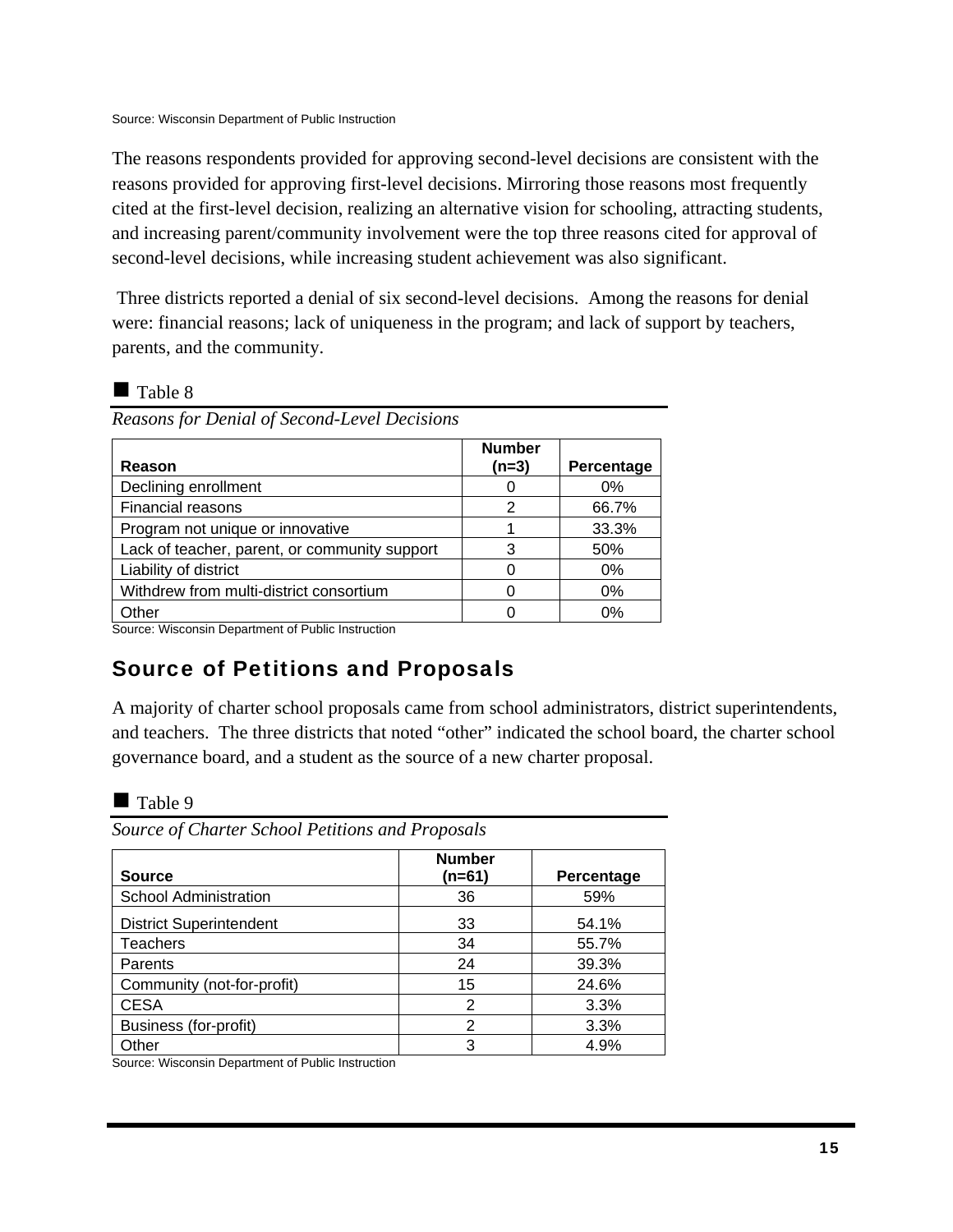### Planning Group Participants

Survey results indicate that school administrators, teachers, and parents made up the majority of charter school planning groups during 2010-2011 school years, while district superintendents and community (not-for-profit) were close behind. The four districts that noted "other" indicated that their planning boards included other school districts, social service agency representatives, assistant superintendents, university faculty, consortium staff members, school board members, a student, and members of a charter school's governance board.

### $\blacksquare$  Table 10

| <b>Source</b>                  | <b>Number</b><br>(n=61) | Percentage |
|--------------------------------|-------------------------|------------|
| <b>School Administration</b>   | 51                      | 83.6%      |
| <b>Teachers</b>                | 52                      | 85.2%      |
| Parents                        | 54                      | 88.5%      |
| <b>District Superintendent</b> | 38                      | 62.3%      |
| Community (not-for-profit)     | 44                      | 72.1%      |
| <b>CESA</b>                    | 6                       | 9.8%       |
| Business (for-profit)          | 14                      | 23%        |
| Other                          |                         | 6.6%       |

*Charter School Planning Group Members* 

Source: Wisconsin Department of Public Instruction

### Comments from Survey

Seventy-six of the 425 Wisconsin school districts offered additional comments. Many of the respondents appreciated the fact that their charter school has given the children, parents, and staff an opportunity to experience alternatives to traditional instructional models. Other respondents expressed interest in exploring a charter school option in subsequent years, while others expressed concerns about charter school accountability and the fiscal impact on non-charter public schools.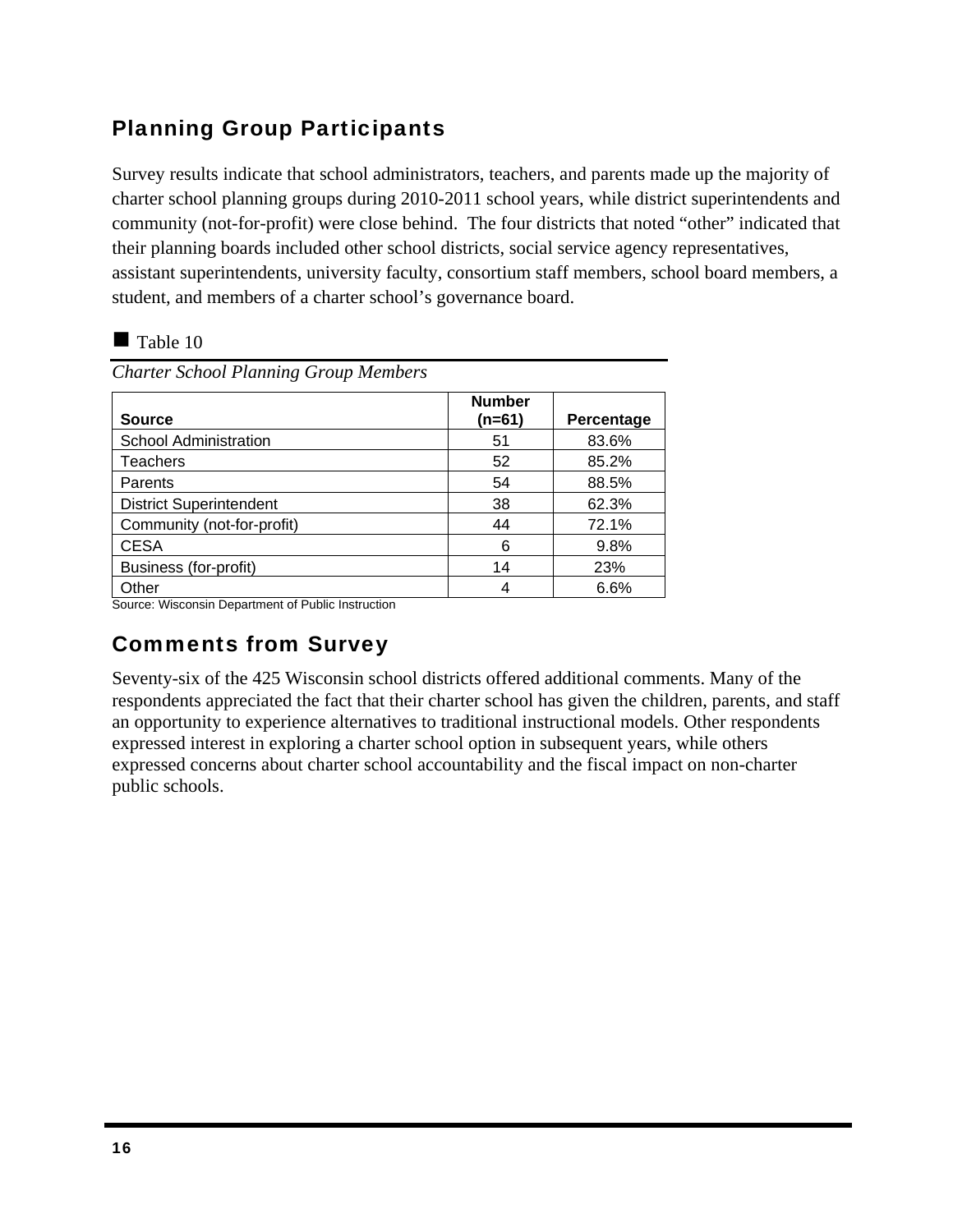# Status of Charter Schools and Federal Grants

To further understand the current state of charter schools in Wisconsin, this section explains the status of charter schools and their funding.

There were 206 operating charter schools in the 2010-2011 school year, 188 of which were authorized by 76 school districts. Of the remaining 18 charter schools, 12 were authorized by UW-Milwaukee, 5 were authorized by the Common Council of the City of Milwaukee, and 1 was authorized by UW-Parkside.

Additionally, a total of 98 grant applications (36 planning, 35 implementation, 15 implementation renewals, 5 dissemination, and 7 dissemination renewals) were submitted to the DPI in the 2010-2011 school years. All but 11 grant applications were funded. A listing of charter proposals, the type of federal charter school grant application submitted to the DPI by April 2011, the status of the application as funded or not funded, and school status as of September 2011 are provided below in Table 11.

### $\blacksquare$  Table 11

| <b>Authorizer</b><br><b>Name</b> | <b>School Name</b>                          | Grant<br><b>Type</b> | <b>Funding</b><br><b>Status</b> | <b>School Status</b><br>as of 9/1/2011 |
|----------------------------------|---------------------------------------------|----------------------|---------------------------------|----------------------------------------|
| Appleton                         | Appleton Bilingual School                   | Implementation       | Funded                          | Open                                   |
| Chetek                           | <b>Red Cedar Environmental</b><br>Institute | Implementation       | Funded                          | Open                                   |
| City of<br>Milwaukee             | <b>CEO Leadership</b>                       | Implementation       | Funded                          | Open                                   |
| City of<br>Milwaukee             | Milwaukee Math & Science<br>Academy         | Implementation       | Funded                          | Open                                   |
| <b>DC</b> Everest                | <b>IDEA Charter School</b>                  | Implementation       | Funded                          | Open                                   |
| Gillett                          | Cre8                                        | Implementation       | Funded                          | Open                                   |
| Gillett                          | <b>GOAL</b>                                 | Implementation       | Funded                          | Open                                   |
| Green Bay                        | John Dewey Academy of<br>Learning           | Implementation       | Funded                          | Open                                   |
| Hortonville                      | Fox West Academy                            | Implementation       | Funded                          | Open                                   |

*The DPI Action on Grant Applications Submitted April 2011*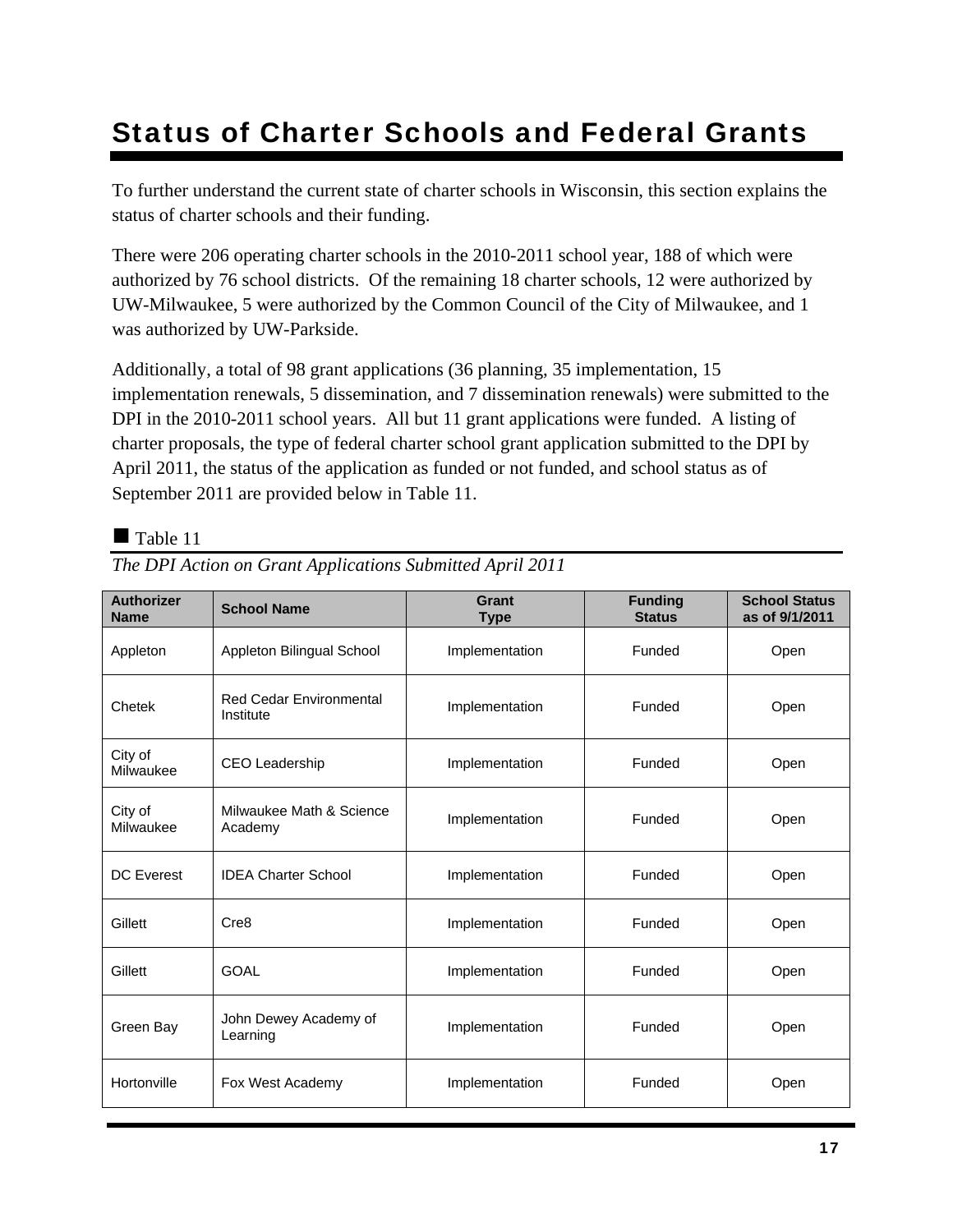| Kaukauna            | New Directions Learning<br>Community                   | Implementation | Funded | Open |
|---------------------|--------------------------------------------------------|----------------|--------|------|
| Kaukauna            | <b>Park Community</b>                                  | Implementation | Funded | Open |
| Kettle<br>Morraine  | <b>KM Global</b>                                       | Implementation | Funded | Open |
| Kettle<br>Morraine  | <b>KM Perform</b>                                      | Implementation | Funded | Open |
| Kimberly            | Kornerstone                                            | Implementation | Funded | Open |
| La Crosse           | Design Institute                                       | Implementation | Funded | Open |
| <b>Little Chute</b> | Career Pathways Academy                                | Implementation | Funded | Open |
| Madison             | Badger Rock Middle School                              | Implementation | Funded | Open |
| Marathon City       | Marathon Venture Academy                               | Implementation | Funded | Open |
| Mauston             | iLEAD                                                  | Implementation | Funded | Open |
| <b>MPS</b>          | <b>Business and Economics</b><br>Academy of Milwaukee  | Implementation | Funded | Open |
| <b>MPS</b>          | Milwaukee EXCEL High<br>School                         | Implementation | Funded | Open |
| <b>MPS</b>          | Kathryn Daniels University<br>Prep Academy             | Implementation | Funded | Open |
| <b>MPS</b>          | New School of Career and<br><b>Technical Education</b> | Implementation | Funded | Open |
| <b>MPS</b>          | North Division High School                             | Implementation | Funded | Open |
| <b>MPS</b>          | <b>Transformation Learning</b><br>Community            | Implementation | Funded | Open |
| Northwood           | North Star Community<br><b>Charter School</b>          | Implementation | Funded | Open |
| Ripon               | Lumen Charter High School                              | Implementation | Funded | Open |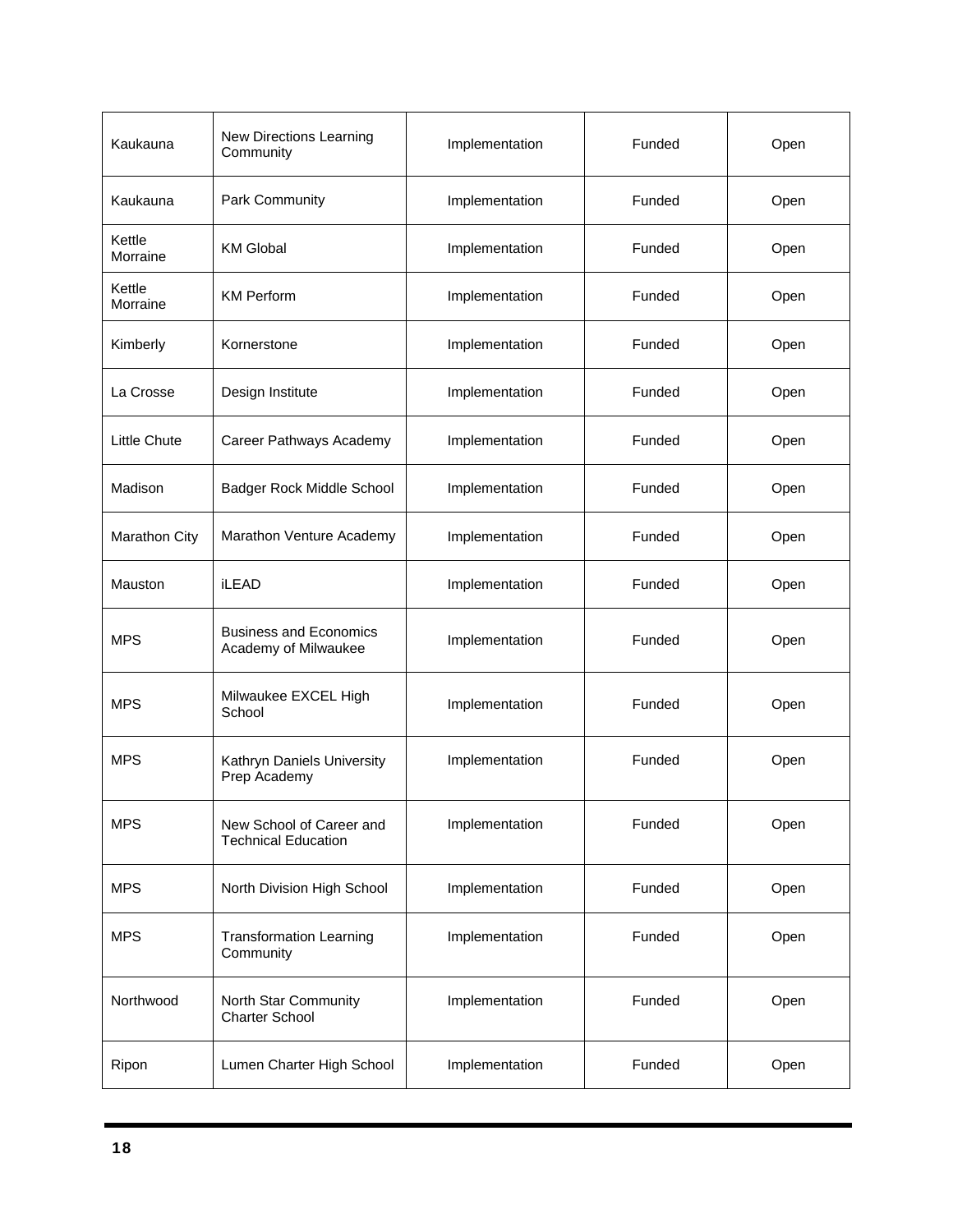| <b>River Valley</b>  | <b>River Valley Elementary</b><br>Studio School      | Implementation         | Funded | Open |
|----------------------|------------------------------------------------------|------------------------|--------|------|
| Sheboygan            | Central High                                         | Implementation         | Funded | Open |
| Sheboygan            | George Warriner Middle<br>School                     | Implementation         | Funded | Open |
| Sheboygan            | I.D.E.A.S. Academy                                   | Implementation         | Funded | Open |
| Sheboygan            | Mosaic School                                        | Implementation         | Funded | Open |
| Shiocton             | <b>SILA</b>                                          | Implementation         | Funded | Open |
| <b>UW Milwaukee</b>  | Milwaukee Scholars                                   | Implementation         | Funded | Open |
| Whitewater           | Lincoln Inquiry Charter<br>School                    | Implementation         | Funded | Open |
| Appleton             | United Public Montessori                             | Implementation Renewal | Funded | Open |
| City of<br>Milwaukee | King's Academy                                       | Implementation Renewal | Funded | Open |
| Hartland             | Green LIFE                                           | Implementation Renewal | Funded | Open |
| Hartland             | Hartland School of<br><b>Community Learning</b>      | Implementation Renewal | Funded | Open |
| Highland             | <b>Highland Community Middle</b><br>School           | Implementation Renewal | Funded | Open |
| Minocqua             | Woodland Progressive<br>School                       | Implementation Renewal | Funded | Open |
| Monona Grove         | MG Liberal Arts for 21 <sup>st</sup><br>Century      | Implementation Renewal | Funded | Open |
| Montello             | <b>High Marquette</b><br><b>Environmental School</b> | Implementation Renewal | Funded | Open |
| <b>MPS</b>           | Hawley Environmental                                 | Implementation Renewal | Funded | Open |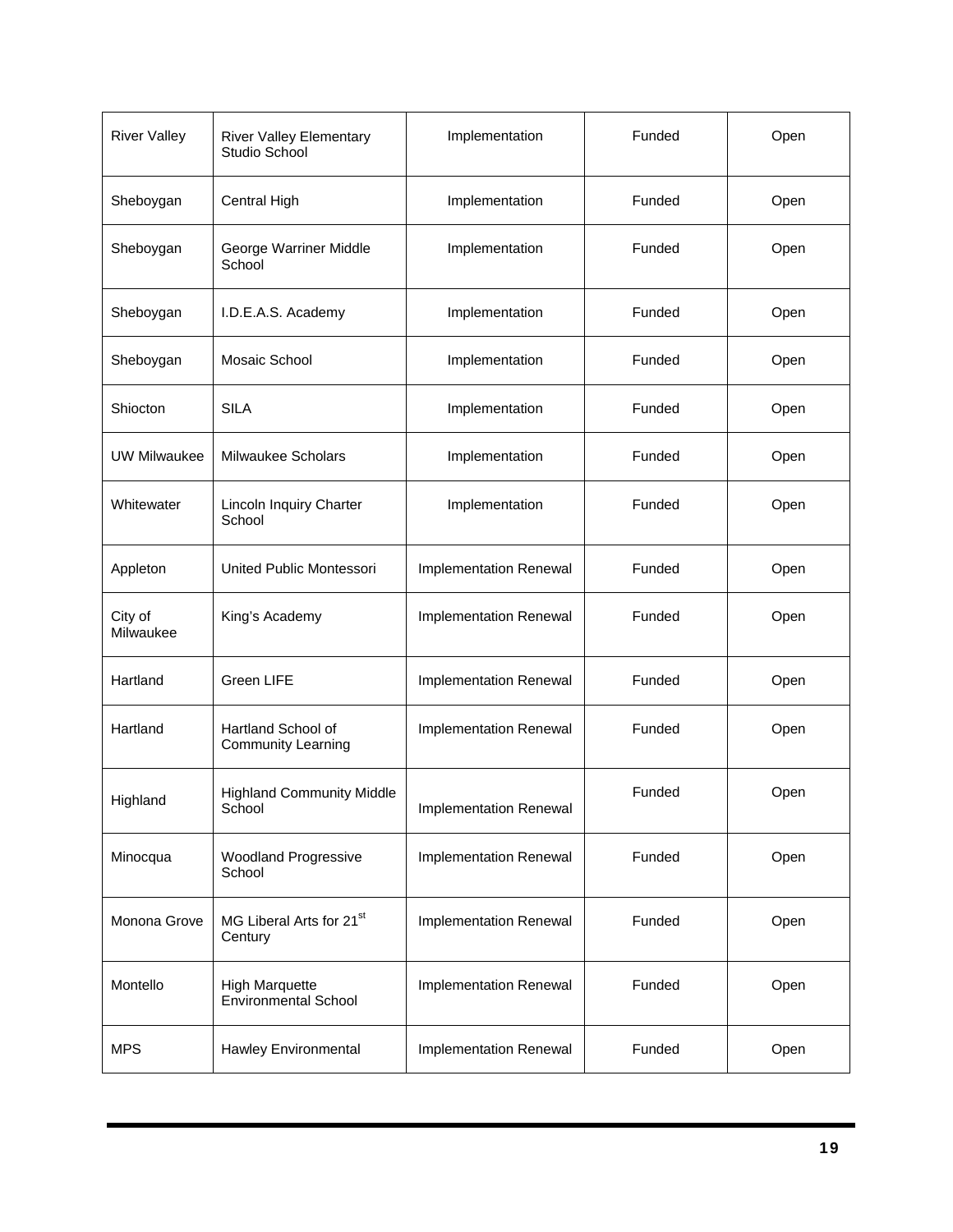| <b>MPS</b>           | Milwaukee Community<br>Cyber                                    | Implementation Renewal | Funded     | Open     |
|----------------------|-----------------------------------------------------------------|------------------------|------------|----------|
| Ripon                | Quest                                                           | Implementation Renewal | Funded     | Open     |
| <b>UW Milwaukee</b>  | Urban Day                                                       | Implementation Renewal | Funded     | Open     |
| Verona               | Verona Area International<br>School                             | Implementation Renewal | Funded     | Open     |
| Waukesha             | Waukesha STEM Academy                                           | Implementation Renewal | Funded     | Open     |
| Wausau               | Wausau EGL Academy                                              | Implementation Renewal | Funded     | Open     |
| Birchwood            | <b>Birchwood Montessori</b>                                     | Planning               | Funded     | Planning |
| City of<br>Milwaukee | Grandview High School<br><b>Accelerated Learning</b><br>Academy | Planning               | Funded     | Planning |
| City of<br>Milwaukee | Montessori High School                                          | Planning               | Funded     | Planning |
| City of<br>Milwaukee | North Point Lighthouse Charter                                  | Planning               | Funded     | Planning |
| City of<br>Milwaukee | <b>Trans-Center for Youth</b>                                   | Planning               | Funded     | Planning |
| Denmark              | <b>Denmark Community</b><br>School                              | Planning               | Funded     | Planning |
| Fond Du Lac          | Fond du Lac STEM<br>Academy                                     | Planning               | Funded     | Planning |
| Hayward              | Northern Waters<br><b>Environmental School</b>                  | Planning               | Funded     | Planning |
| Highland             | <b>Highland Community</b><br><b>Elementary School</b>           | Planning               | Funded     | Planning |
| Highland             | <b>Highland Community High</b><br>School                        | Planning               | Funded     | Planning |
| Janesville           | Jackson Charter School                                          | Planning               | Not Funded | Not open |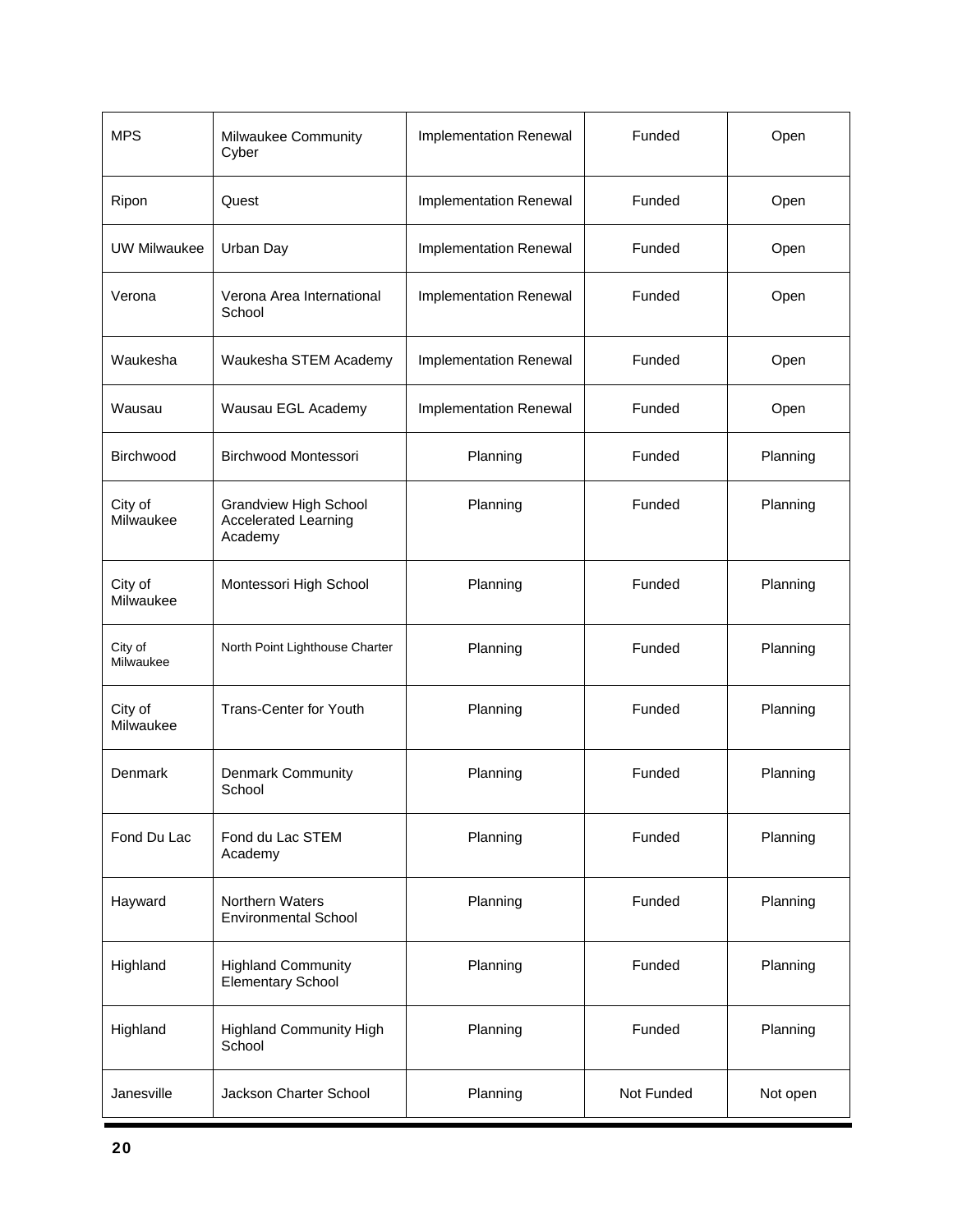| Janesville                        | Madison Children's<br>Academy                              | Planning | Not Funded       | Not open |
|-----------------------------------|------------------------------------------------------------|----------|------------------|----------|
| Janesville                        | Van Buren Charter School                                   | Planning | Not Funded       | Not open |
| Kenosha                           | <b>The Conduit School</b>                                  | Planning | Not Funded       | Not open |
| Lodi                              | Ouisconsing School of<br>Collaboration                     | Planning | Funded           | Planning |
| Madison                           | Madison Prep Academy for<br>Young Men                      | Planning | Funded-Withdrawn | Not open |
| Marathon                          | Maple Grove Schoolhouse<br><b>Charter School</b>           | Planning | Funded           | Planning |
| Merrill                           | PIQUE Academy                                              | Planning | Not Funded       | Not open |
| Middleton-<br><b>Cross Plains</b> | <b>Clark Street Community</b><br>School                    | Planning | Funded           | Planning |
| Minoqua                           | Minoqua School of Creative<br>Design                       | Planning | Funded           | Planning |
| Monona Grove                      | <b>Environmental and Health</b><br>Sciences Charter School | Planning | Not Funded       | Not open |
| Montello                          | <b>Forest Lane Charter School</b>                          | Planning | Funded           | Planning |
| <b>MPS</b>                        | School for Media and<br>Communication                      | Planning | Funded           | Planning |
| Nekoosa                           | Wisconsin River Academy                                    | Planning | Not Funded       | Not open |
| Northwood                         | Northwood Charter High<br>School                           | Planning | Funded           | Planning |
| Rice Lake                         | T.E.A.M.S. Academy                                         | Planning | Funded           | Planning |
| Ripon                             | Catalyst Middle School                                     | Planning | Funded           | Planning |
| Shawano                           | <b>LEADS Primary Charter</b><br>School                     | Planning | Funded           | Planning |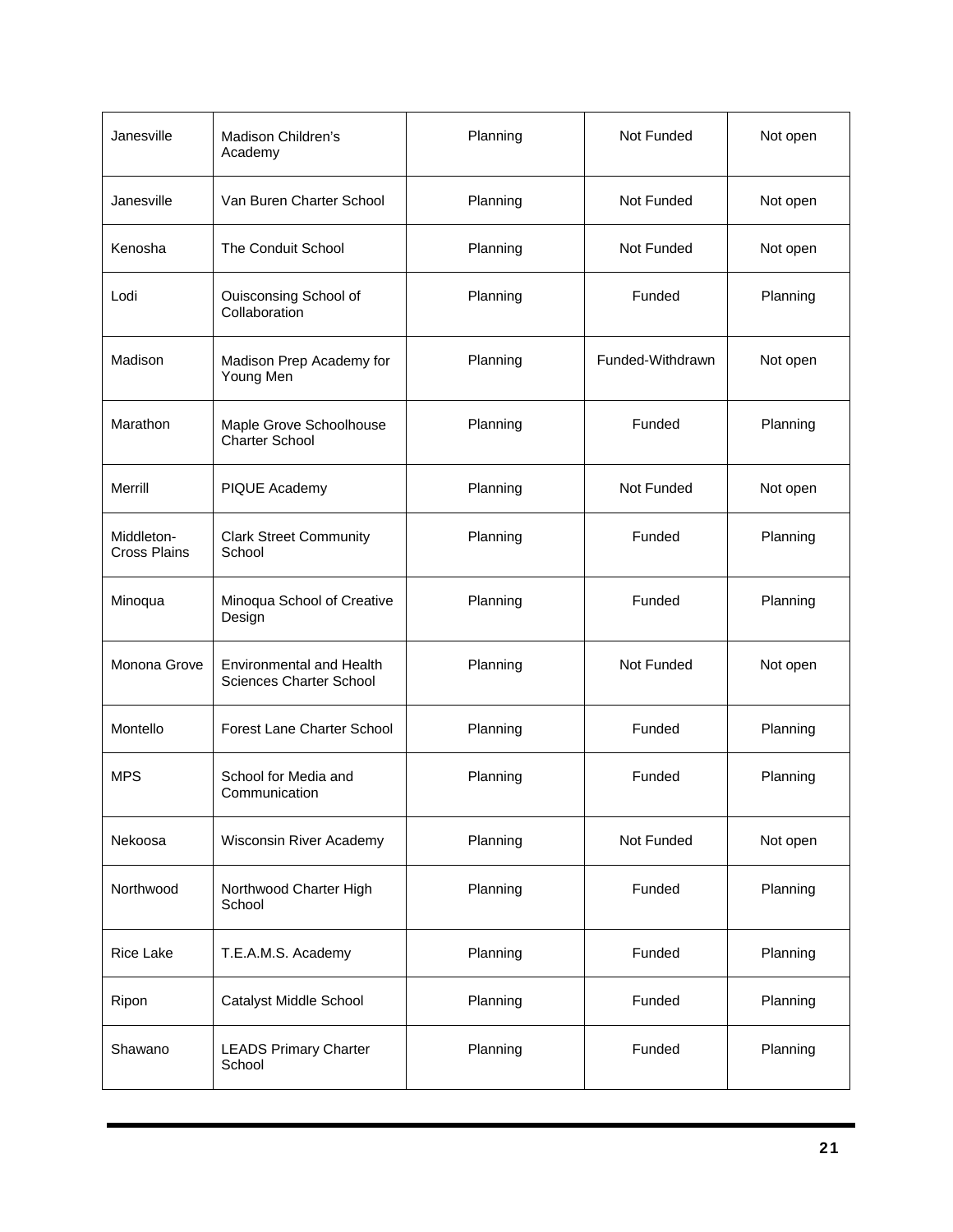| Waupun                           | School for Agricultural and<br><b>Environmental Studies</b> | Planning | Funded     | Planning |
|----------------------------------|-------------------------------------------------------------|----------|------------|----------|
| West Allis-<br>West<br>Milwaukee | Digital Learning Academy                                    | Planning | Not Funded | Not open |
| West Allis-<br>West<br>Milwaukee | iSchool                                                     | Planning | Not Funded | Not open |
| West Allis-<br>West<br>Milwaukee | Personalized Academy of<br>Learning                         | Planning | Not Funded | Not open |
| West Allis-<br>West<br>Milwaukee | Reprise Academy                                             | Planning | Not Funded | Not open |
| West Allis-<br>West<br>Milwaukee | School Age Parent Charter<br>School                         | Planning | Funded     | Planning |
| Whitnall                         | <b>Technology Discovery</b><br>Learning Center              | Planning | Funded     | Planning |
| Wisconsin<br>Rapids              | Rudolph Charter School                                      | Planning | Funded     | Planning |

Source: Wisconsin Department of Public Instruction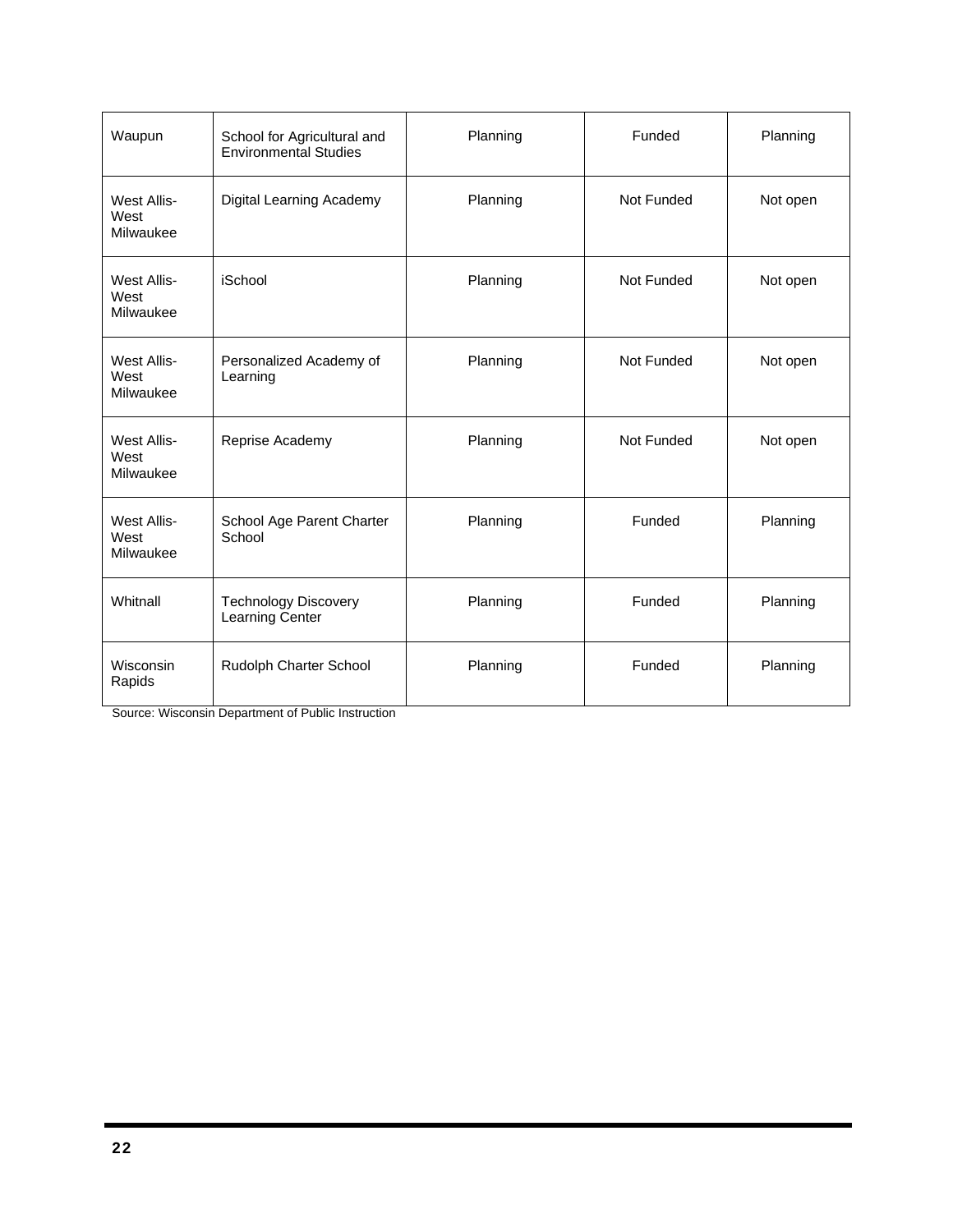Furthermore, 39 school districts and 2 CESAs participated in a multi-partner charter school initiative during 2010-2011 school years. A list of the sponsor districts and the consortium partners involved is below in Table 12.

Table 12

*School Districts Engaged in Multi-District/Partner Charter Activity* 

| <b>Sponsor District</b>             | <b>Consortium Partners</b>                  |
|-------------------------------------|---------------------------------------------|
|                                     | Deerfield Community School District         |
|                                     | Fort Atkinson School District               |
|                                     | Jefferson School District                   |
| Cambridge School District           | Lake Mills Area School District             |
|                                     | <b>Marshall School District</b>             |
|                                     | Palmyra-Eagle Area School District          |
|                                     | <b>Parkview School District</b>             |
|                                     | <b>Whitewater School District</b>           |
|                                     | <b>Big Foot UHS School District</b>         |
| <b>Elkhorn Area School District</b> | Delavan-Darien School District              |
|                                     | Lake Geneva-Genoa City UHS School District  |
|                                     | Williams Bay School District                |
| Lena School District                | <b>Coleman School District</b>              |
|                                     | Kiel Area School District                   |
|                                     | <b>Mishicot School District</b>             |
| Manitowoc School District           | Reedsville School District                  |
|                                     | <b>Two Rivers School District</b>           |
|                                     | Valders Area School District                |
|                                     | <b>Abbotsford School District</b>           |
| Medford Area School District        | <b>Colby School District</b>                |
|                                     | <b>Prentice School District</b>             |
|                                     | Rib Lake School District                    |
|                                     | CESA <sub>5</sub>                           |
| New Lisbon School District          | <b>Mauston School District</b>              |
|                                     | Necedah Area School District                |
|                                     | <b>Wonewoc-Union Center School District</b> |
| Oak Creek-Franklin School District  | <b>Cudahy School District</b>               |
|                                     | South Milwaukee School District             |
|                                     | De Soto Area School District                |
|                                     | Kickapoo Area School District               |
| Viroqua Area School District        | La Farge School District                    |
|                                     | Westby Area School District                 |
|                                     | CESA <sub>6</sub>                           |
|                                     | Iola-Scandinavia School District            |
| Weyauwega-Fremont School District   | Manawa School District                      |
|                                     | New London School District                  |
|                                     | Waupaca School District                     |
|                                     | Nekoosa School District                     |
| Wisconsin Rapids School District    | Port Edwards School District                |

Source: Wisconsin Department of Public Instruction

The map on the following page (Figure 3) depicts the Public School Districts by CESA.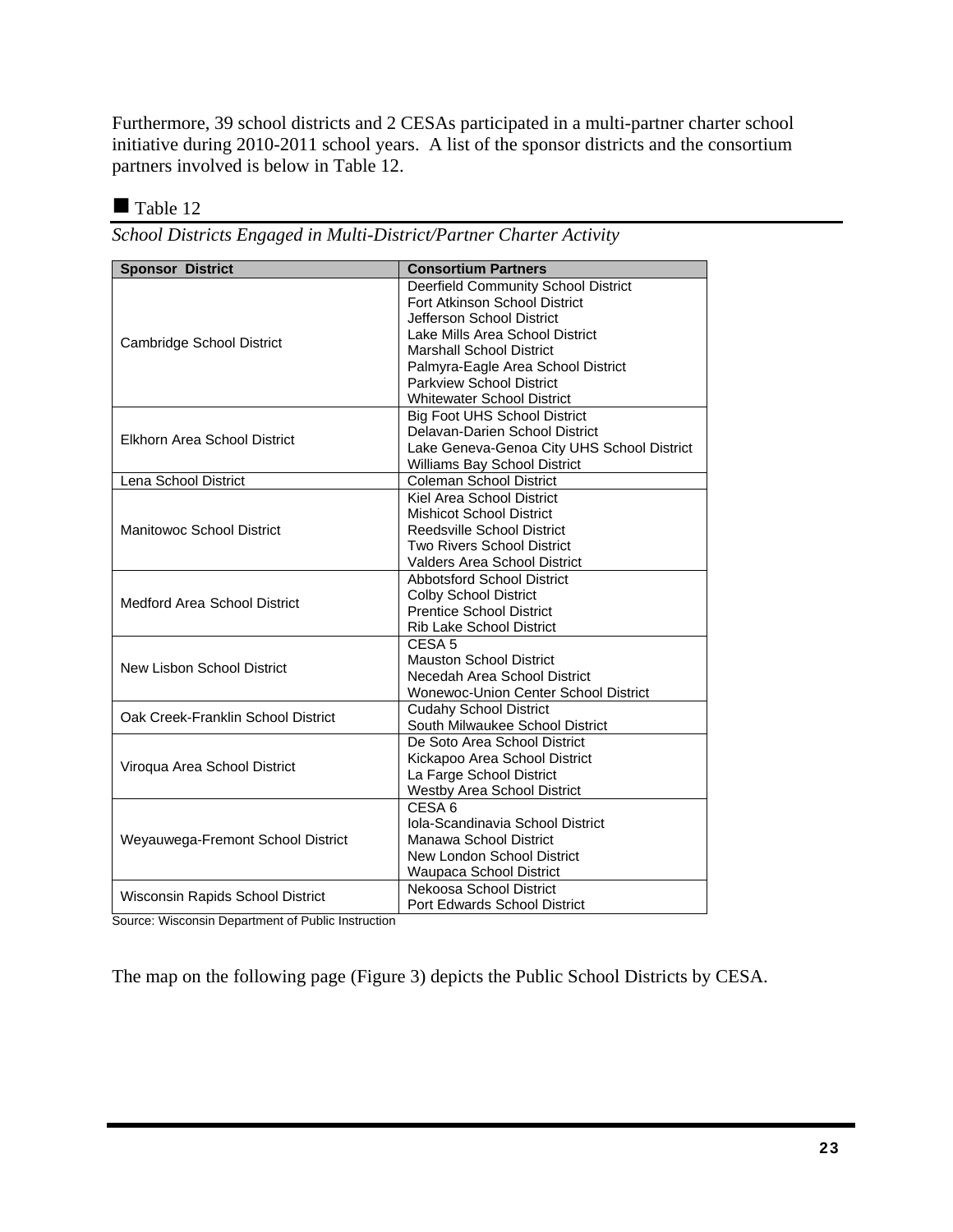## Figure 3

Statewide Charter School Petition Activity Map for 2010-2011



Source: Wisconsin Department of Public Instruction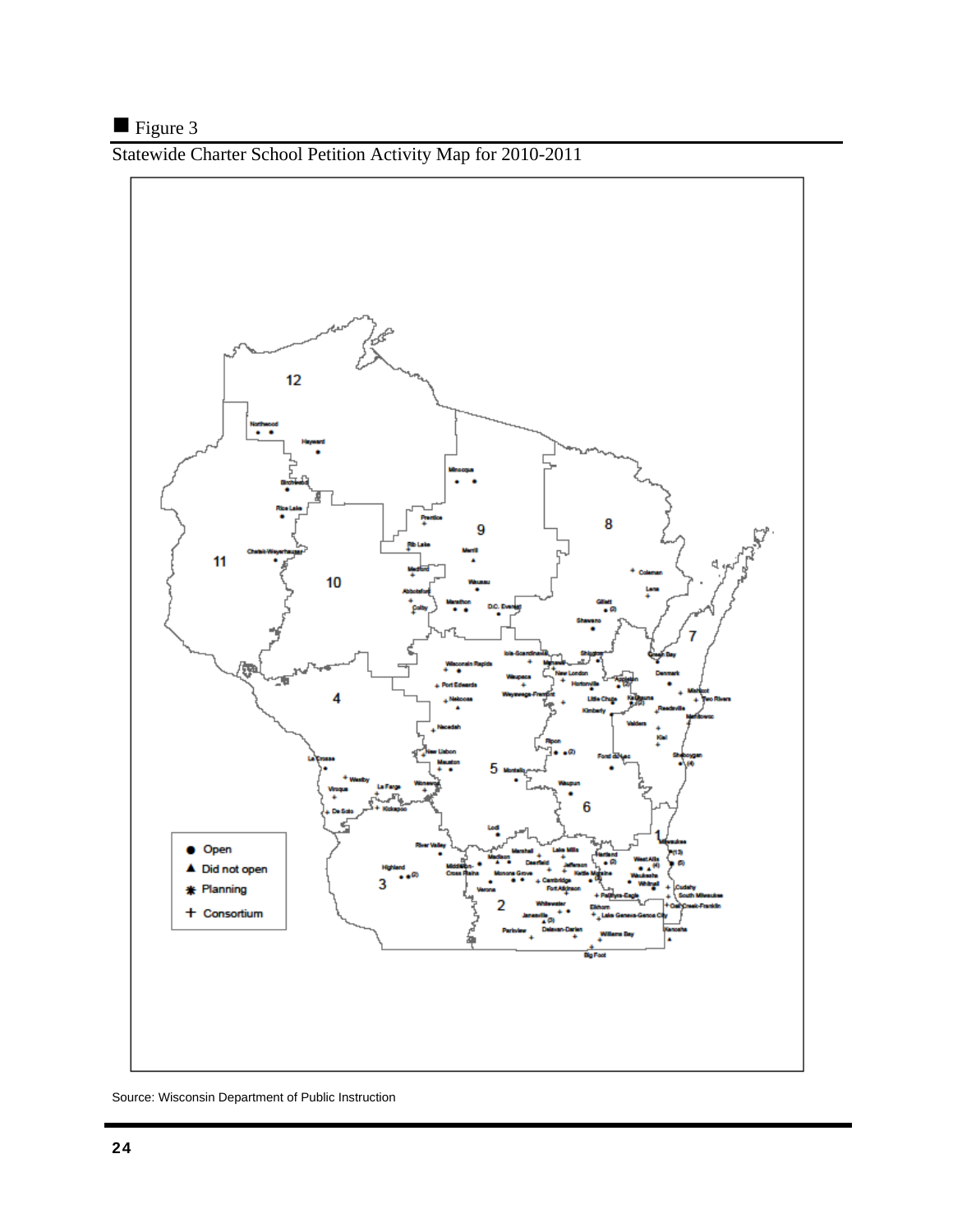# Conclusion

The Wisconsin Charter School Program is working hard to ensure that charter schools are a highquality educational choice that will extend options to parents and students. This study shows that charter school planners sought petition approval at both the first and second levels of decisionmaking primarily to realize an alternative vision for schooling, serve special populations, and increase student achievement, among other reasons. The lack of uniqueness or innovation in the charter school proposal/petition, declining enrollment, and financial reasons were the primary reasons cited for denial of petitions at both levels. The denial or limitation of federal charter school grant funds—which cannot be used for salaries, facility leasing, or student transportation—contributes to the lack of charter school development at the first-level decision. Charter School Program funds are intended to provide seed money for charter school development as opposed to ongoing funds to cover expenses such as staffing, pupil services or building costs.

Charter school planning has improved over the years, as can be seen for example by the statistics above which show that the majority of first- and second-level decisions were approved. It is important to remember that each charter school is a distinct entity, which allows a great diversity in both practices and quality. At this point in time, research does not suggest that charter schools in general produce academically superior students; the more important question in the minds of those seeking a charter school seems to be about the culture or curricular model of a particular school, and the overarching authorizer context of the school (Bulkley, 2011).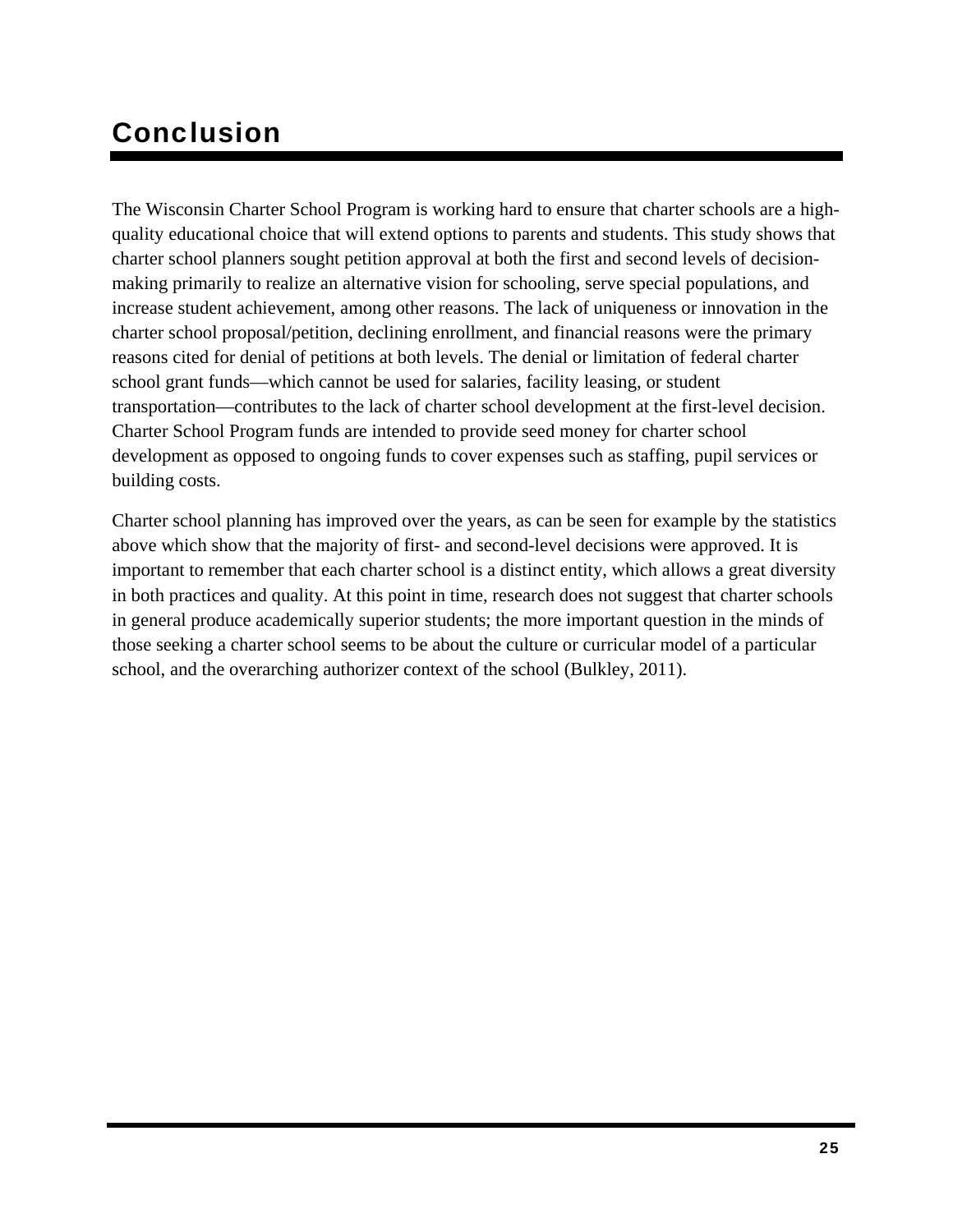- Bulkley, Katrina E. (spring, 2011) *Charter Schools*: *Taking a Closer Look*  http://www.kdp.org/publications/pdf/record/sp11/Record\_Sp\_11\_Bulkley.pdf
- Charting a Clear Course: A Resource Guide for Building Successful Relationships between Charter Schools and School Management Organizations (2011), National Alliance for Public Charter Schools (2nd edition, 2005), available at www.publiccharters.org/node/1139.
- Hill, P., Lake, R., Celio, M. B., Campbell, C., Herdman, P., & Bulkley, K., (2001). *Study of Charter School Accountability: National Charter School Accountability Study.* (OERI Publication No. RC9711032). Washington, DC: U.S. Department of Education – Office of Educational Research and Improvement.
- NACSA 2010, encourages authorizers to explore the complete series, *Differentiated Charter Authorizing Strategies for Innovation, Scale, and Quality* at http://www.qualitycharters.org/publications-resources/issue-briefs
- NACSA Resources for Authorizers (2011). *Index of Essential Practices:* NACSA's *Principles & Standards,* http:// www.qualitycharters.org
- National Alliance for Public Charter Schools (2011). *Public Charter School Dashboard 2009- 2010*. Washington, DC: National Alliance for Public Charter Schools. http://www.publiccharters.org/dashboard/home

National Charter School Resource Center (2011). www.charterschoolcenter.org/news?

- News Release (October 24, 2011), *GEAR UP Grants*, http://dpi.wi.gov/eis/pdf/dpinr2011\_122.pdf.
- Palmer, L. B., Gau, R., & Shekerjian, O. (rev. 2009). *Charter School Authorizing: Are States Making the Grade.* Washington, DC: Thomas B. Fordham Institute.
- United States Department of Education (2010). Charter School Program: Funding Status, Annual Report. http://www2.ed.gov/programs/charter/funding.html.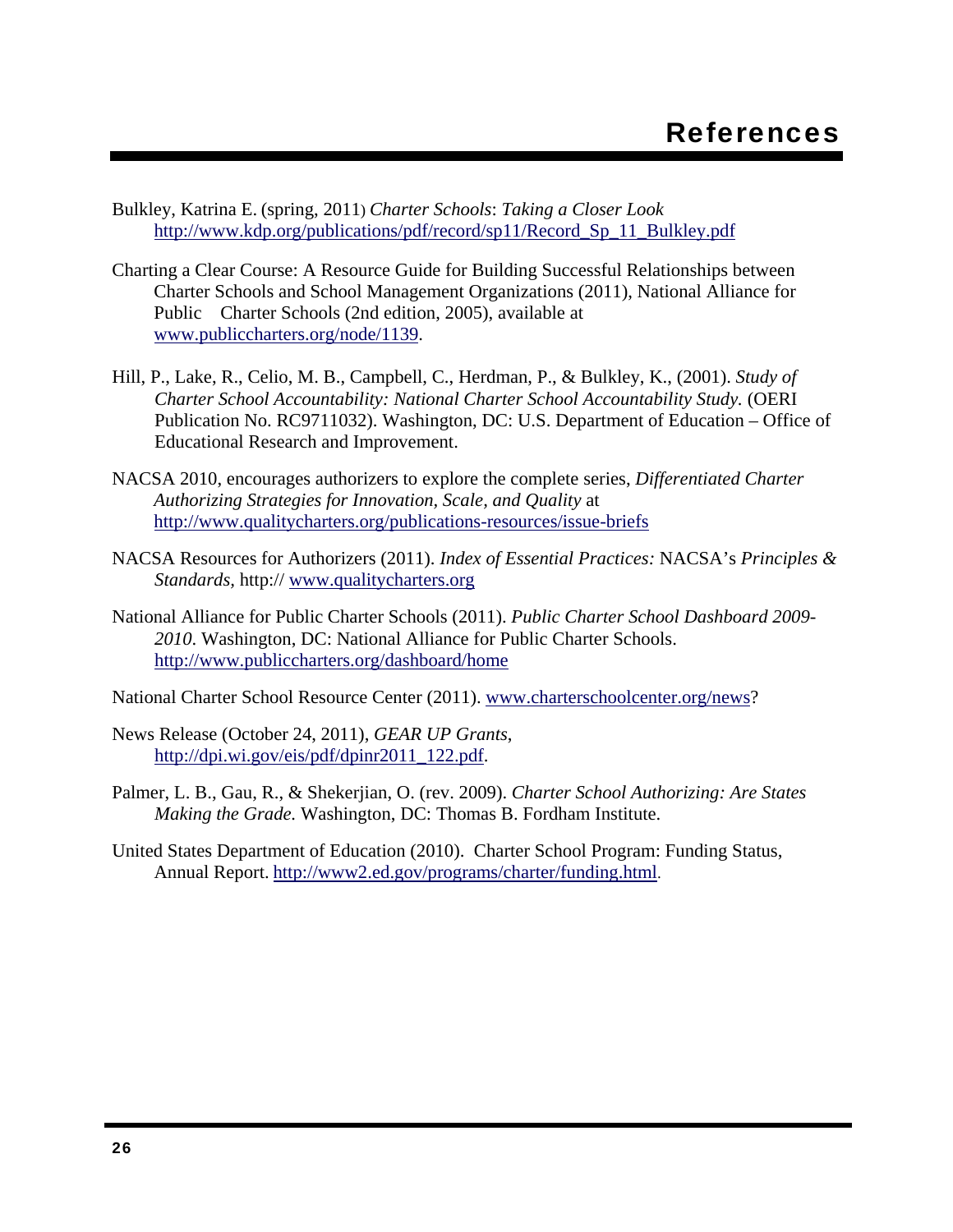

### **Wisconsin Department of Public Instruction Charter School Contract Reviewer Benchmarks**

| School District/Chartering Authority Name                                                                                                                                                                                                                                                                                                                                                  | <b>Charter School Name</b> |                |               |
|--------------------------------------------------------------------------------------------------------------------------------------------------------------------------------------------------------------------------------------------------------------------------------------------------------------------------------------------------------------------------------------------|----------------------------|----------------|---------------|
| <b>General Information</b>                                                                                                                                                                                                                                                                                                                                                                 |                            | Rating         |               |
|                                                                                                                                                                                                                                                                                                                                                                                            |                            | <b>Present</b> | <b>Absent</b> |
| Indicates name of the person seeking to establish the charter school. $$118.40(1m)(b)1$                                                                                                                                                                                                                                                                                                    |                            |                |               |
| Indicates name of the person who will be in charge of the charter school. §118.40(1m)(b)2                                                                                                                                                                                                                                                                                                  |                            |                |               |
| Describes the manner in which administrative services will be provided. $$118.40(1m)(b)2$                                                                                                                                                                                                                                                                                                  |                            |                |               |
| Identifies the status of the school as a non-instrumentality or instrumentality of the school<br>district. $$118.40(7)(a)$                                                                                                                                                                                                                                                                 |                            |                |               |
| <b>Charter School Program Description</b><br>Well organized description of school.                                                                                                                                                                                                                                                                                                         |                            | <b>Present</b> | <b>Absent</b> |
| Describes the charter school educational program offered and students served.<br>\$118.40(1m)(b)3                                                                                                                                                                                                                                                                                          |                            |                |               |
| Describes the method used to enable pupils to attain educational goals under Wisconsin<br>Statutes 118.01. §118.40(1m)(b)4                                                                                                                                                                                                                                                                 |                            |                |               |
| Describes the method by which evidence of student achievement or progress in attaining<br>academic skills and knowledge will be measured. §118.40(1m)(b)5                                                                                                                                                                                                                                  |                            |                |               |
| <b>Governance/Structure</b>                                                                                                                                                                                                                                                                                                                                                                |                            | <b>Present</b> | <b>Absent</b> |
| Describes how the school will be governed, including method to be followed to ensure<br>parental involvement. §118.40(1m)(b)6                                                                                                                                                                                                                                                              |                            |                |               |
| Includes methods employed to review qualifications that must be met by individuals<br>employed by the school, assuring that every teacher, supervisor, administrator or<br>professional staff member holds a certificate, permit or license issued by the department<br>before entering duties for such a position [Wisconsin Statutes 118.19(10 and<br>$121.02(1)(a)2.$ ] §118.40(1m)(b)7 |                            |                |               |
| Provides procedures by which the school will follow to ensure the health and safety of the<br>pupils. §118.40(1m)(b)8                                                                                                                                                                                                                                                                      |                            |                |               |
| Provides the procedures used to achieve a racial and ethnic balance among its pupils that is<br>reflective of the school district population. §118.40(1m)(b)9                                                                                                                                                                                                                              |                            |                |               |
| Provides the requirements for admission to the school. $$118.40(1m)(b)10$                                                                                                                                                                                                                                                                                                                  |                            |                |               |
| Describes procedures school will follow if more students apply for admission than can be<br>admitted, including a lottery process.<br>§5210(1)(h) of the Elementary and Secondary Education Act (ESEA) as amended by the<br>No Child Left Behind Act of 2001                                                                                                                               |                            |                |               |
| Describes the level of autonomy afforded the charter school relative to policy and budget                                                                                                                                                                                                                                                                                                  |                            |                |               |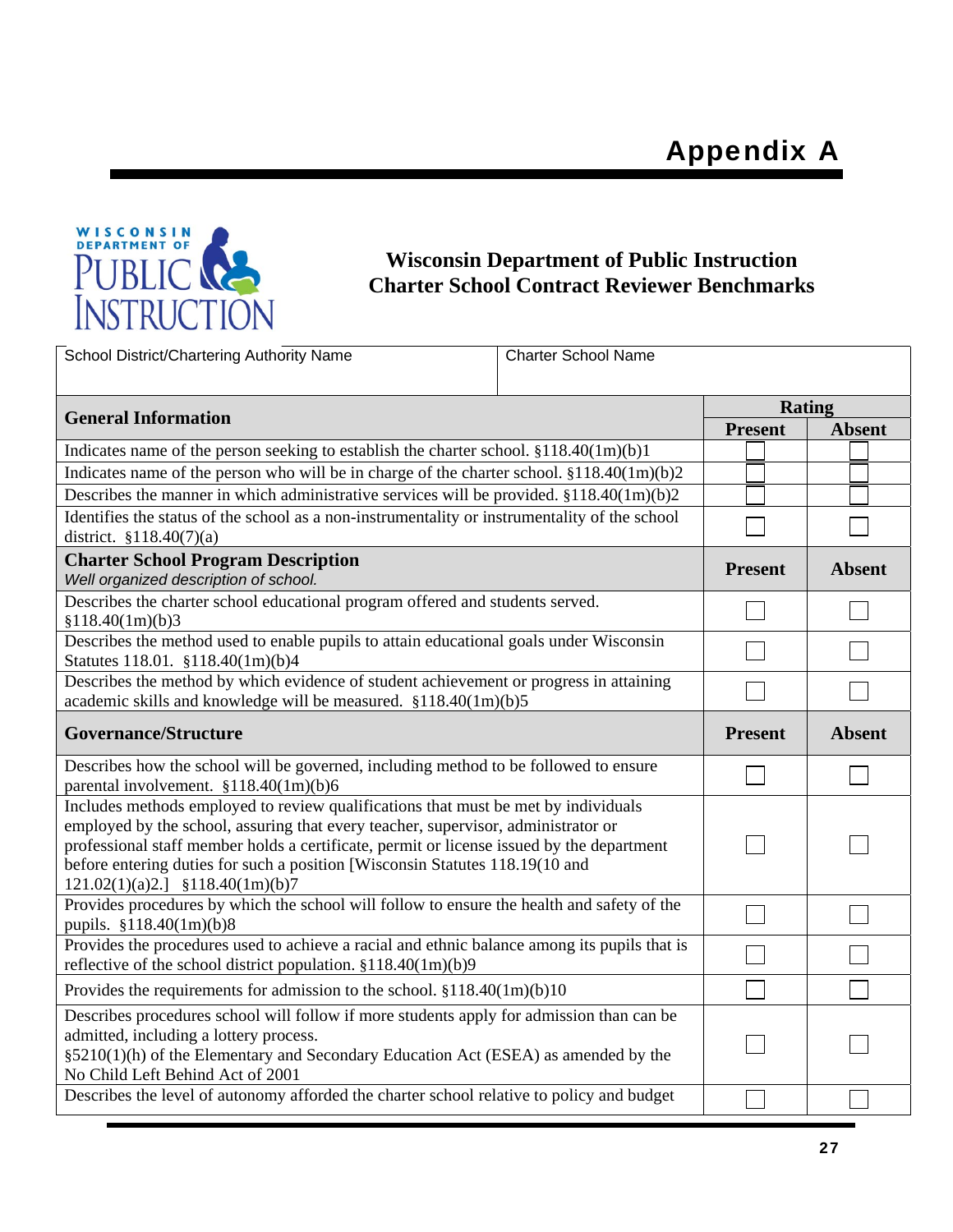| development, staffing and evaluation. $\S$ 5210(1)(a) of the ESEA                                                                                                                                                                                                                                                                                      |                |               |
|--------------------------------------------------------------------------------------------------------------------------------------------------------------------------------------------------------------------------------------------------------------------------------------------------------------------------------------------------------|----------------|---------------|
| Criteria                                                                                                                                                                                                                                                                                                                                               | <b>Present</b> | <b>Absent</b> |
| Describes the procedures by which students will be disciplined.<br>\$118.40(1m)(b)12                                                                                                                                                                                                                                                                   |                |               |
| Identifies the public school alternatives for pupils who reside in the school district and do<br>not wish to attend or are not admitted to the charter school. §118.40(1m)(b)13                                                                                                                                                                        |                |               |
| Indicates how the program and attendance at the charter school is voluntary. §118.40(6)                                                                                                                                                                                                                                                                |                |               |
| Clearly states that the charter school does not charge tuition. $$118.40(4)(b)1$                                                                                                                                                                                                                                                                       |                |               |
| <b>Financial/Operational Criteria</b>                                                                                                                                                                                                                                                                                                                  | <b>Present</b> | <b>Absent</b> |
| Describes the manner in which annual audits of the financial and programmatic operations<br>of the school will be performed. §118.40(1m)(b)11                                                                                                                                                                                                          |                |               |
| Provides a description of the facilities and the types and limits of the liability insurance that<br>the school will carry. $$118.40(1m)(b)14$                                                                                                                                                                                                         |                |               |
| Describes the effects of the establishment of the charter school on the liability of the school<br>district and the effect of the establishment of the charter school on the liability of the<br>contracting entity. $$118.40(1m)(b)15$                                                                                                                |                |               |
| The contract specifies the amount to be paid to the charter school each year of the contract.<br>\$118.40(3)(b)                                                                                                                                                                                                                                        |                |               |
| Contract addresses how the school district will allocate federal funding for which the<br>charter school is eligible. $\S5203(b)(2)$ of the ESEA                                                                                                                                                                                                       |                |               |
| Describes a program which is nonsectarian in its practices, programs, admission policies,<br>employment practices and all other operations. $$118.40(4)(a)2$                                                                                                                                                                                           |                |               |
| Includes a nondiscrimination clause stating the charter school will not deny admission or<br>participation in any program or activity on the basis of a person's sex, race, religion,<br>national origin, ancestry, pregnancy, martial or parental status, sexual orientation or<br>physical, mental, emotional or learning disability. §118.40(4)(b)2 |                |               |
| Addresses the procedures or reasons by which either party may withdraw or revoke the<br>contract. §118.40(5)                                                                                                                                                                                                                                           |                |               |
| Describes or identifies any waivers of school district policy agreed to by the authorizer and<br>the operator of the charter school. $\S5210(1)$ A of the ESEA                                                                                                                                                                                         |                |               |
| Specifies any administrative fee paid to the authorizer and agreed to by the authorizer and<br>the operator of the charter school. $\S 5204(f)(4)(B)$ of the ESEA                                                                                                                                                                                      |                |               |
| <b>Other</b>                                                                                                                                                                                                                                                                                                                                           | <b>Present</b> | <b>Absent</b> |
| The length of the contract is specified, not to exceed 5 years.<br>§118.40(3)(b)                                                                                                                                                                                                                                                                       |                |               |
| The contract is dated and signatures of the authorizer and the operator of the charter school<br>are provided. $$118.40(3)(a)$                                                                                                                                                                                                                         |                |               |
| Describes the effect of the establishment of the charter school on the liability of the<br>authorizer where the authorizer is not a school district. $$118.40(2r)(b)2$                                                                                                                                                                                 |                |               |
| If the charter school replaces a public school in whole or part, describes how it will give<br>preference in admission to any pupil who resides in the attendance area or the former<br>attendance area of that public school. §118.40(4)(a)1                                                                                                          |                |               |
| By September 1, 2004 operators of high school grades describe policy specifying criteria<br>for granting high school diploma. $$118.33(1)(f)2$                                                                                                                                                                                                         |                |               |
| Describes manner of transportation, if provided, to and from the charter school. (Note-<br>school districts are not required to provide transportation to charter schools.)                                                                                                                                                                            |                |               |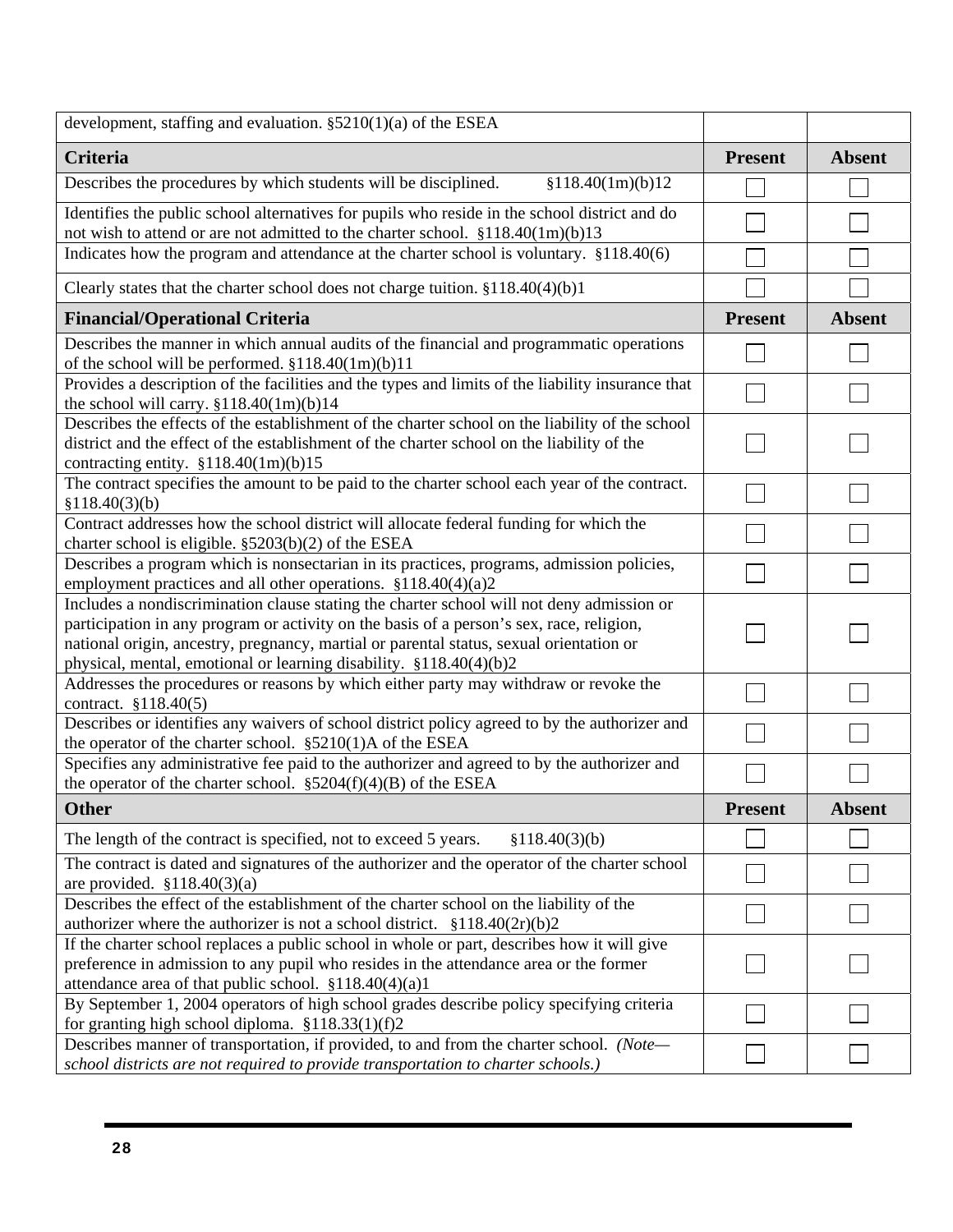

Tony Evers, PhD, State Superintendent

September 14, 2011

Dear District Administrator:

State law requires the Department of Public Instruction to report annually to the legislature the status of existing charter schools, the number of petitions for new charter schools, as well as any school board or departmental action taken on petitions for new charter schools.

In compliance with this requirement, the department has developed an electronic survey to gather necessary data to include in our report to the legislature. Most of you should be able to finish the survey in less than five minutes. This survey can be accessed via the following web address: **https://www2.dpi.wi.gov/sms-css/home.do** Please note that the survey cannot be accessed through the Department of Public Instruction website.

Your password, which is case sensitive, is **wab2287**

The information requested in the survey specifically complies with s. 115.28(49), Wis. Stats., and corresponds to charter activity between July 1, 2010, and June 30, 2011. Thank you for a one-hundred percent response rate last year and for your feedback regarding survey improvement.

All districts are asked to complete and submit the survey electronically no later than July 29, 2011. If you have questions regarding the survey, you may contact Scott Eagleburger at lawrence.eagleburger@dpi.wi.gov or Ida Buchanan at ida.buchanan@dpi.wi.gov. Your timely completion of the survey is greatly appreciated.

Sincerely,

Tony Evers, PhD State Superintendent

TE: idb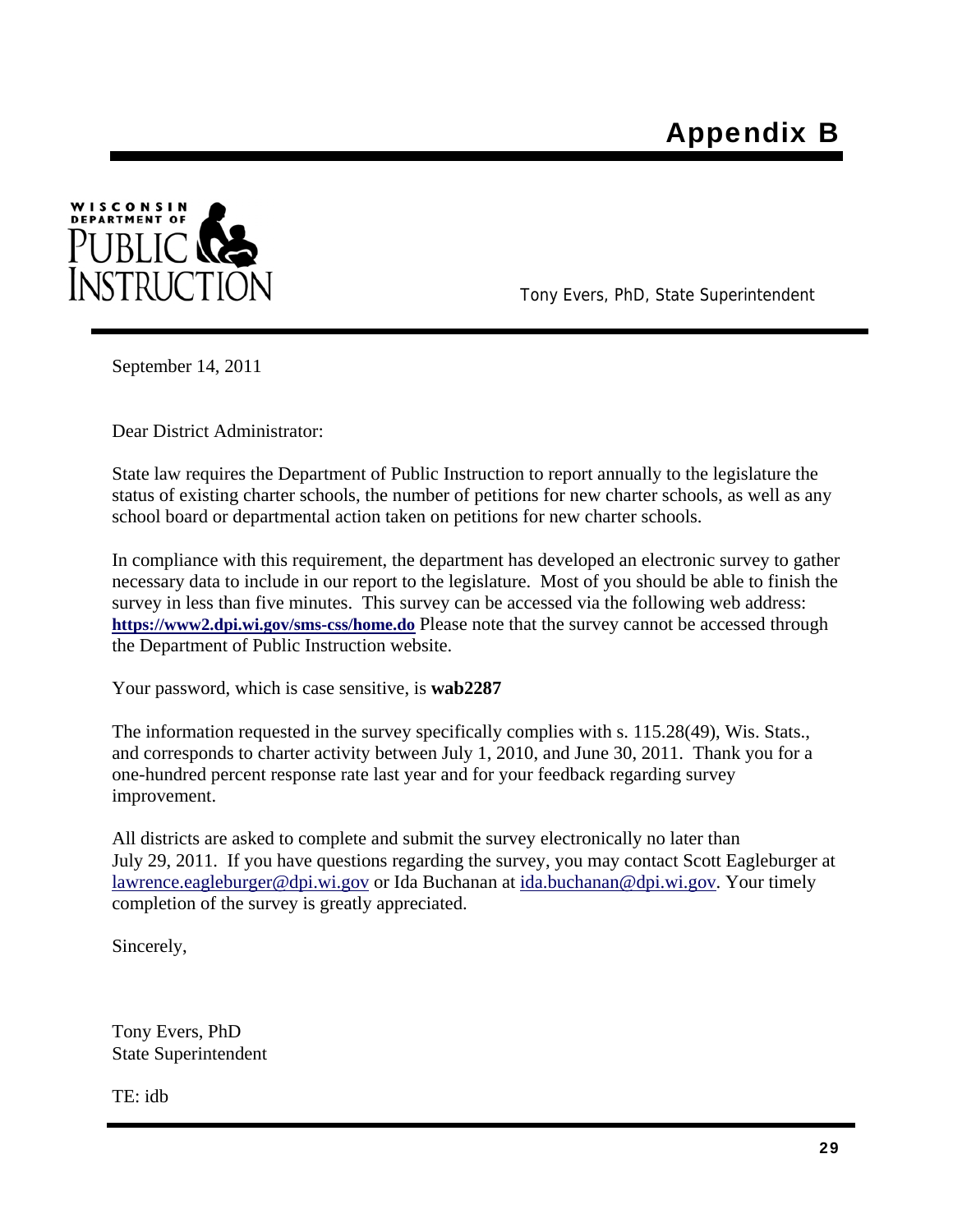### School Management Services

Charter School Proposal Report 2010-2011

School District (0000)

*PII-0008 Collection of this information is a requirement of s.115.28 (49), Wis. Stats.*

Dear District Administrator,

The Department of Public Instruction must annually report to the Legislature on the status of existing charter schools, the number of petitions/proposals for new charter schools, and school board and departmental action on petitions/proposals for new charter schools.

You are asked to participate regardless of whether your district has charter schools or whether your district made decisions about charter school petitions/proposals.

Please respond to the questions below regarding approval or denial for each proposal filed, and select a reason(s) for approval or denial for each proposal filed. If multiple proposals have been approved or denied, provide clarification of reasons in the space for comments at the end.

The form seeks information on first and second level decisions on new charter school petitions or proposals within your school district **between July 1, 2010 and June 30, 2011 only**.

A first level decision is defined as a concept approval for the purposes of further study, participation in a consortium or a signed charter school planning grant. A second level decision is defined as an approved charter contract between the district and the operator of a charter school, a written agreement to participate in a consortium or a signature on a charter school implementation grant.

The form may be electronically submitted by pressing the "Submit" button at the bottom of the survey.

If you have questions while completing the survey or encounter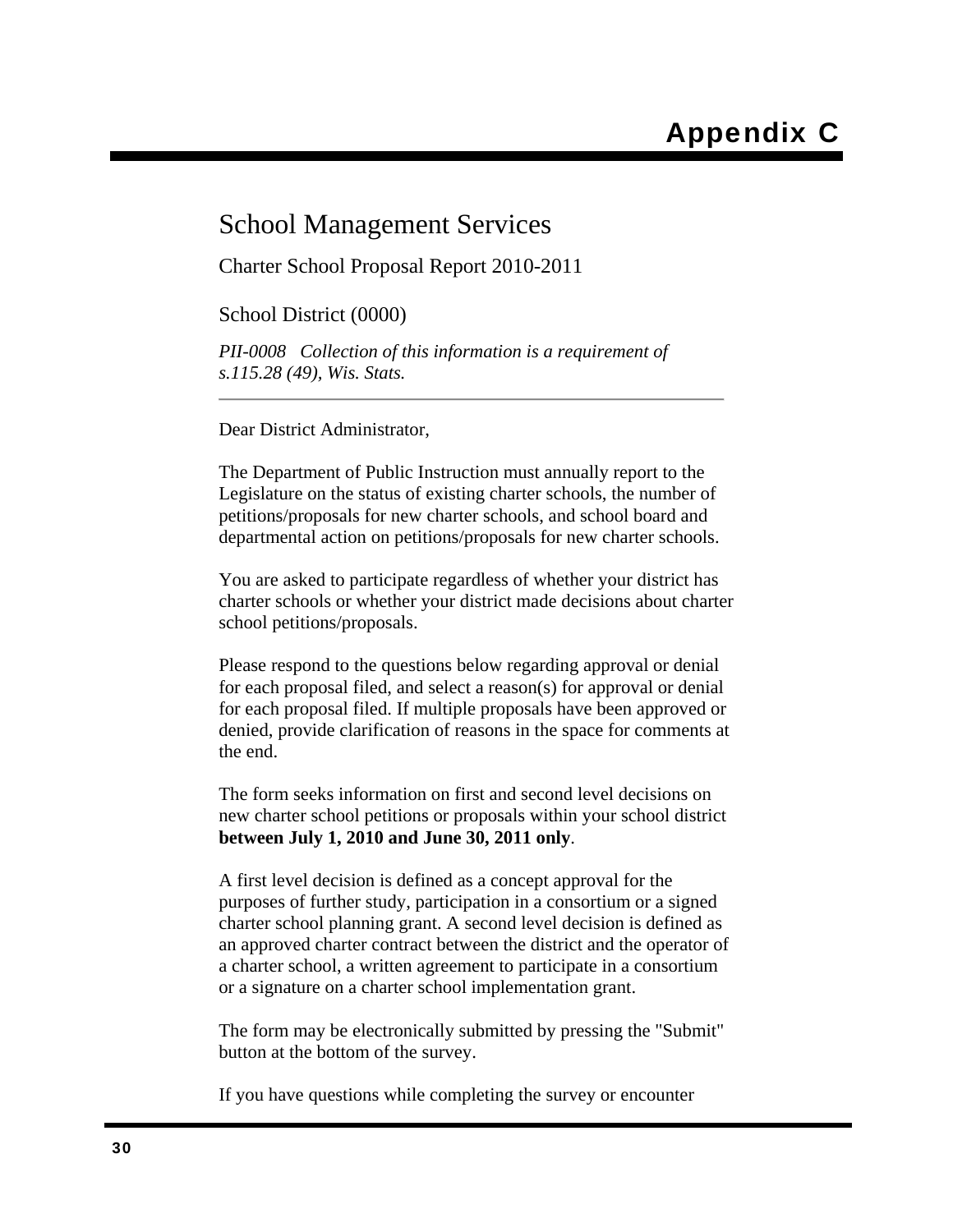difficulty when transmitting the survey please contact Scott Eagleburger at lawrence.eagleburger@dpi.state.wi.us or 608-266- 5880.

- 1. District: School District (0000) CESA: 0
- 2. Name of person completing form:
- 3. Title of person completing form:
- 4. From July 1, 2010 to June 30, 2011 how many first level decisions were made by the district? First level decisions are defined as a concept approval for the purposes of further study, participation in a consortium or a signed charter school planning grant.

Note: If your district did NOT have any charter school activity between the dates above, please enter "0" and go to question 16.

5. Number of approved 1st level decisions:

- 6. If applicable, reason(s) for approving first level decisions (Select all that apply):
	- П a. Serves a special population
	- b. Increases student achievement
	- $\Box$  c. Increases parent/community involvement
	- $\Box$ d. Attracts students
	- $\Box$ e. Realizes an alternative vision for schooling
	- $\Box$  f. Participates in a charter school consortium *If so, list the districts in the consortium:*

 $\Box$  g. Other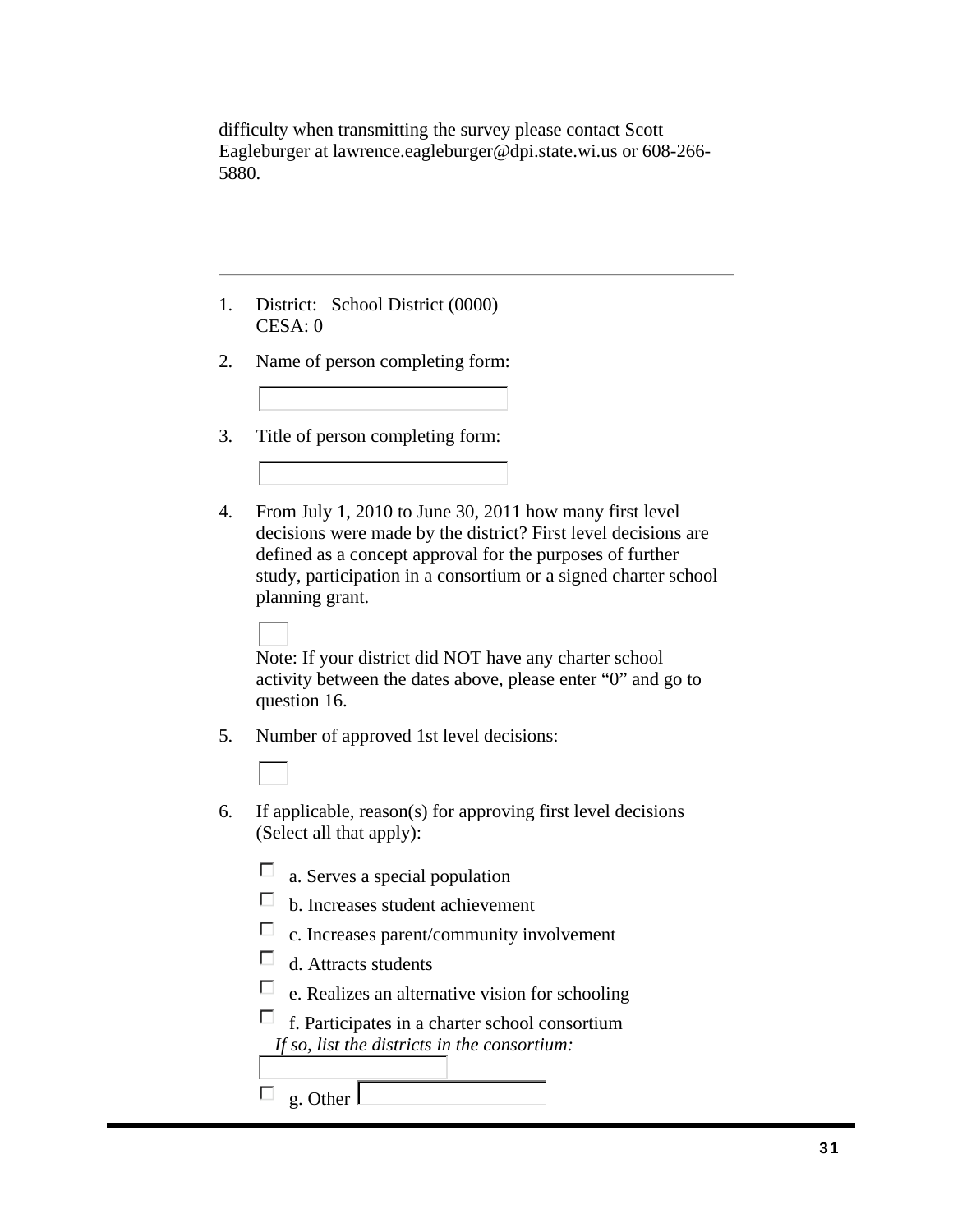- 7. Number of denied 1st level decisions:
- 8. If applicable, reason(s) for denying proposals (Select all that apply):
	- $\Box$  a. Declining enrollment
	- $\Box$  b. Financial reasons
	- $\Box$  c. Program not unique or innovative
	- $\Box$  d. Lack of teacher, parent or community support
	- $\Box$ e. Liability of district
	- $\Box$  f. Withdrew from a multi-district consortium *If so, list the districts in the consortium:*



- 9. From July 1, 2010 to June 30, 2011 how many second level decisions were made by the district? Second level decisions are defined as an approved charter contract, a written agreement to participate in a consortium or a signature on a charter school implementation grant.
- 10. Number of approved 2nd level decisions:
	-
- 11. If applicable, reason(s) for approving second level decisions (Select all that apply):
	- $\Box$  a. Serves a special population
	- b. Increases student achievement
	- $\Box$  c. Increases parent/community involvement
	- $\Box$ d. Attracts students
	- $\Box$ e. Realizes an alternative vision for schooling
	- $\Box$  f. Participates in a charter school consortium *If so, list the districts in the consortium:*

| r I<br>$\sigma$<br>$-$ |  |
|------------------------|--|
|------------------------|--|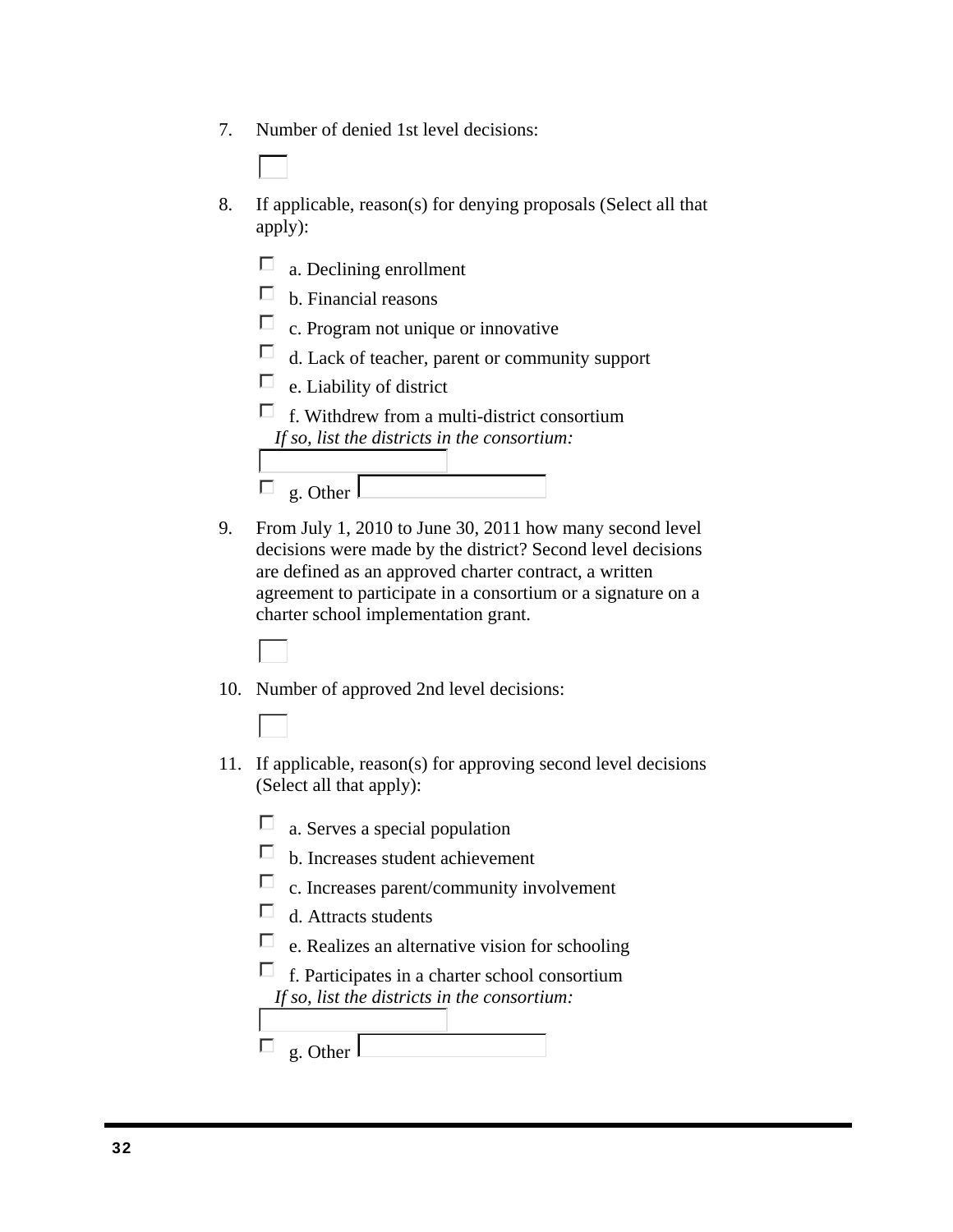- 12. Number of denied 2nd level decisions:
- 13. If applicable, reason(s) for denying second level decisions (Select all that apply):
	- $\Box$  a. Declining enrollment  $\Box$  b. Financial reasons  $\Box$  c. Program not unique or innovative  $\Box$  d. Lack of teacher, parent or community support  $\Box$  e. Liability of district  $\Box$  f. Withdrew from a multi-district consortium *If so, list the districts in the consortium:*  $\Box$ g. Other
- 14. Who initiated the charter school concept(s) or proposal(s)? (Select all that apply)

 $\Box$  a. District Superintendent

 $\Box$  b. School Administration (principal, curriculum director, etc.)

- $\Box$  c. CESA
- $\Box$  d. Teachers
- $\Box$  e. Parents
- $\Box$  f. Community (Not for Profit)
- П g. Business For Profit
- $\Box$  h. Other
- 15. Identify members of the planning group (Select all that apply):
	- $\Box$  a. District Superintendent
	- $\Box$  b. School Administration (principal, curriculum director,
	- etc.)
	- $\Box$  c. CESA
	- $\Box$  d. Teachers
	- $\Box$ e. Parents
	- $\Box$  f. Community (Not for Profit)